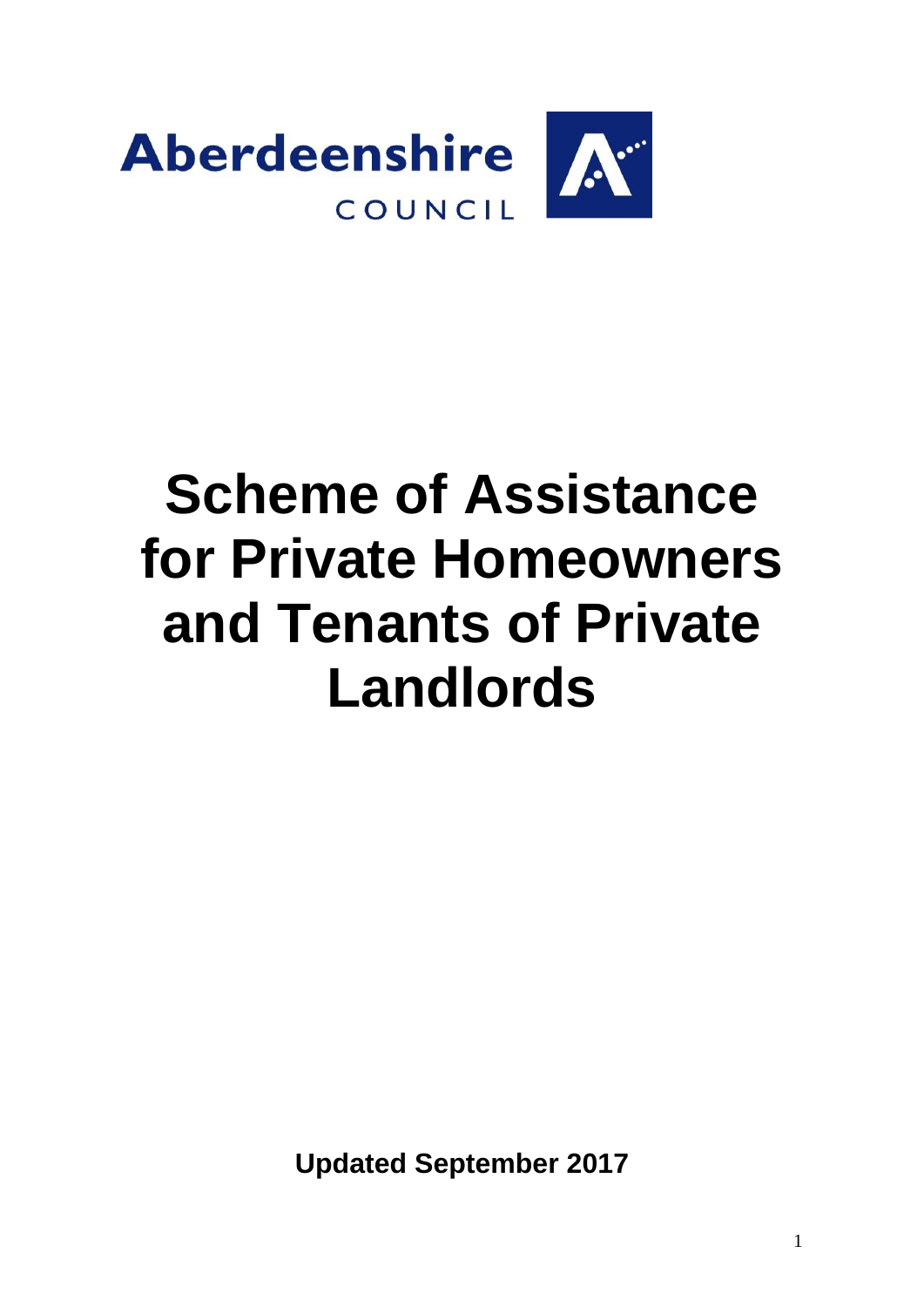# **Contents**

|     | <b>Part 1: Context</b>       | <b>Page Number</b> |
|-----|------------------------------|--------------------|
| 1.1 | <b>Introduction</b>          | 4                  |
| 1.2 | <b>Background</b>            | 5                  |
| 1.3 | <b>Vision</b>                | 5                  |
| 1.4 | <b>Aims</b>                  | 5                  |
| 1.5 | <b>Strategy</b>              | 5                  |
| 1.6 | <b>Resources</b>             | 6                  |
| 1.7 | <b>Lifespan of Statement</b> | 6                  |

# **Part 2: [House Condition Works](#page-6-0)**

| <b>Types of assistance</b>                             |    |
|--------------------------------------------------------|----|
| 2.1.1 Information & Advice                             |    |
| 2.1.2 Practical Assistance                             |    |
| 2.1.3 Small Repairs Service                            | 8  |
| 2.1.4 Income Maximisation                              | 8  |
| 2.1.5 Financial Assistance                             | 8  |
| <b>Priority works for financial assistance</b>         | 8  |
| <b>Priority circumstances for financial assistance</b> | 9  |
| Application process for financial assistance           | 9  |
| <b>Complaints procedure</b>                            | 9  |
| When enforcement powers will be used                   | 9  |
| 2.6.1 Work Notices                                     | 10 |
| 2.6.2 Maintenance Orders                               | 10 |
| 2.6.3 Mixed Tenure Areas                               | 10 |
| 2.6.4 Below Tolerable Standard Housing                 | 11 |
| 2.6.5 Housing Renewal Areas                            | 11 |
| When financial assistance might be withdrawn           | 11 |
| <b>Equity Release Loans</b>                            | 12 |
|                                                        |    |

# **Part 3: [Adaptations and Standard Amenities for Disabled People](#page-11-0)**

| 3.1 | <b>Types of assistance</b>               | 13 |
|-----|------------------------------------------|----|
|     | 3.1.1 Information & Advice               | 13 |
|     | 3.1.2 Practical assistance               | 13 |
|     | 3.1.3 Financial assistance               | 13 |
|     | 3.1.4 Minor adaptations                  | 14 |
|     | 3.1.5 Flowchart for minor adaptations    | 15 |
|     | 3.1.6 Major adaptations                  | 16 |
|     | 3.1.7 Flowchart for major adaptations    | 17 |
|     | <b>3.2 Financial Assistance</b>          | 19 |
|     | 3.2.1 Priority works and circumstances   |    |
|     | for financial assistance                 | 19 |
|     | 3.2.2 Application process for a disabled |    |
|     | adaptation grants                        | 19 |
| 3.3 | <b>Appeals process</b>                   | 20 |
| 3.4 | When assistance might be withdrawn       | 21 |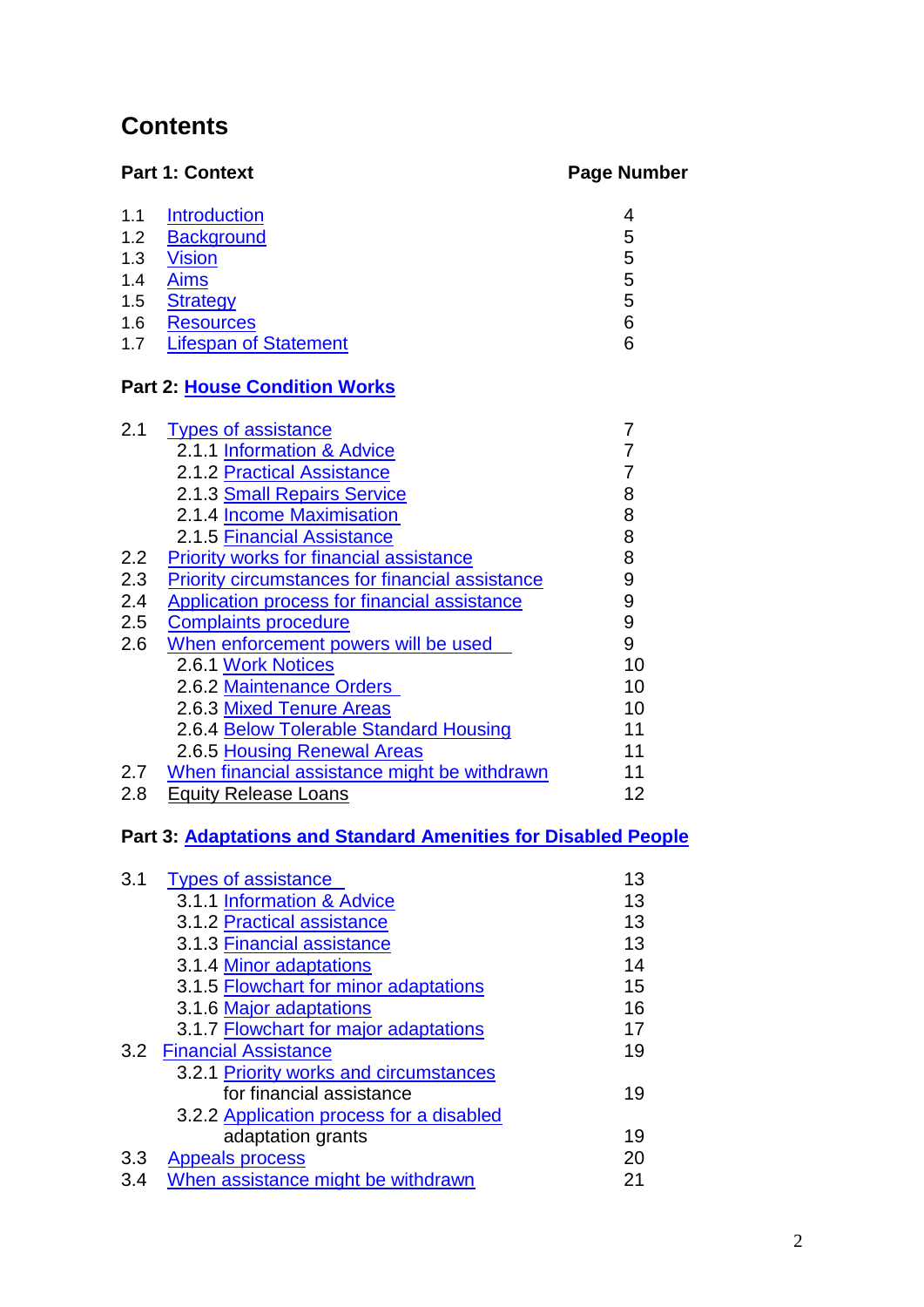| 3.5 | Assistance with reinstatement        | 21 |
|-----|--------------------------------------|----|
| 3.6 | <b>New Build Properties</b>          | 21 |
|     | 3.6.1 Self Build / Design            | 22 |
|     | 3.6.2 Off Plan                       | 22 |
|     | 3.6.3 Pre Built                      | 22 |
|     | 3.6.4 Stair Lifts                    | 22 |
|     | 3.6.5 Ramps                          | 23 |
|     | 3.6.6 When funding will be given     | 23 |
|     | 3.6.7 When funding will not be given | 23 |
|     | <b>Appendix 1</b>                    | 24 |
|     | <b>Appendix 2</b>                    | 29 |
|     | <b>Appendix 3</b>                    | 30 |
|     | <b>Appendix 4</b>                    | 31 |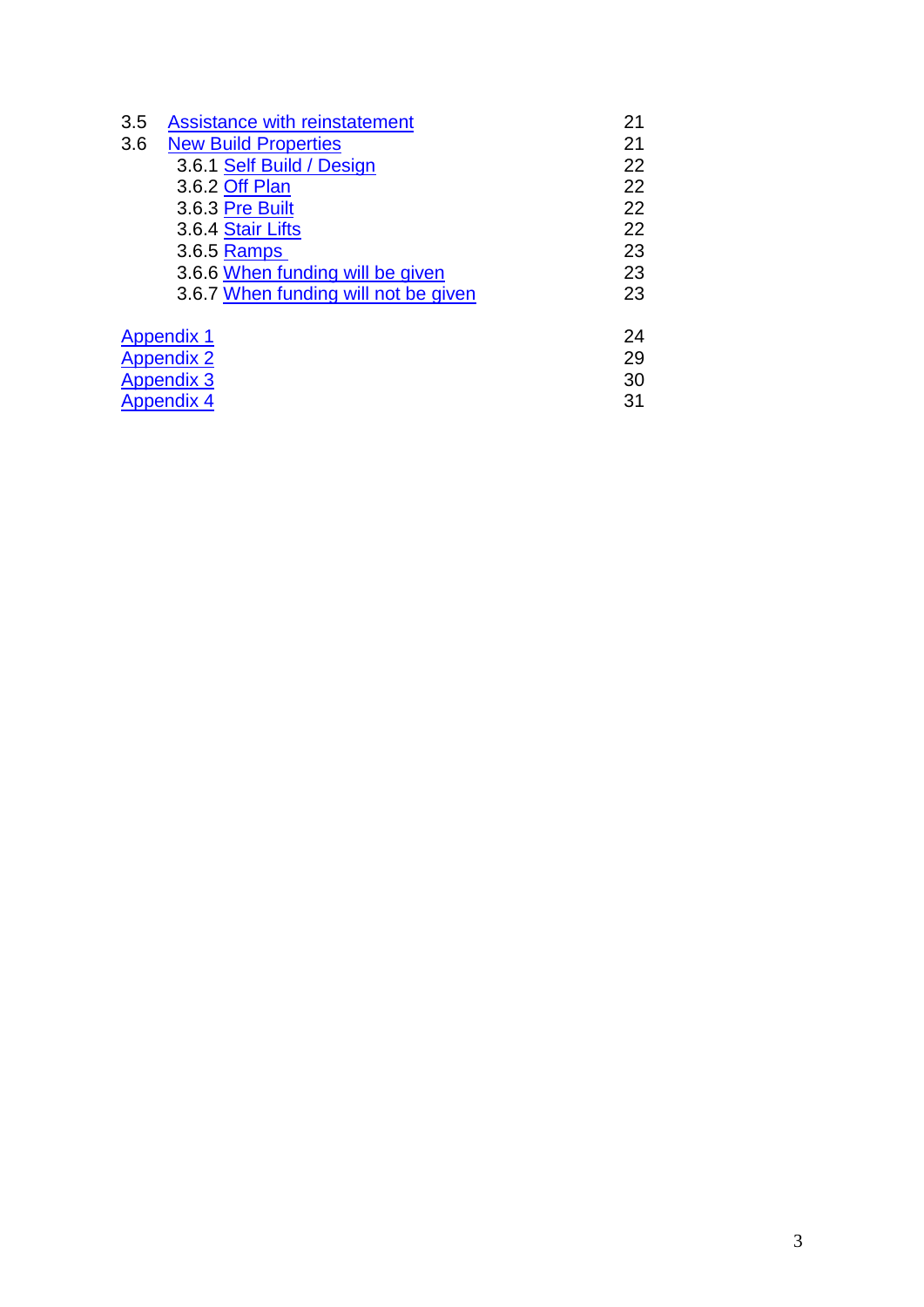# **Part 1: Context**

# <span id="page-3-0"></span>**1.1 Introduction**

[Section 72 of the Housing \(Scotland\) Act 2006](http://www.legislation.gov.uk/asp/2006/1/section/72) requires all local authorities to produce a statement of assistance for private homeowners and tenants. It sets out the circumstances in which Aberdeenshire Council will provide information, advice, and practical support and, in some circumstances, financial assistance to homeowners and private sector tenants to help them repair, maintain, improve or adapt their homes.

# <span id="page-3-1"></span>**1.2 Background**

The Scottish Government's Housing Improvement Task Force (HITF) was established in 2000 to review the national policy framework for housing improvement in private housing. The findings of the work from the HITF are embodied in the Housing (Scotland) 2006 Act. The aims of the Act are to improve the quality of private housing in Scotland.

The basic premise of the 2006 Act is that owners are primarily responsible for the repairs and maintenance of their own homes. Approximately 80% of the houses in Aberdeenshire are owned by and are the responsibility of private owners. Some of those houses are poorly maintained or prevent disabled people who live in them from maximising their independence. The continuous Scottish House Condition Survey reported in November 2012 that approximately 73% of private sector housing in Aberdeenshire is in disrepair.

The powers and duties in the Act are the biggest change for Scotland in this area of policy since 1974 and replace a regime that has essentially remained the same since then. The most significant change behind the new powers is to move away from the expectation the local authority will provide grants. Although Aberdeenshire has had less of reliance on grants, historic grant based approaches has led to a grant dependency culture with homeowners not taking enough responsibility for repairs and maintenance.

In line with the new legislation Aberdeenshire Council has recognised that a change in approach is needed. This will allow clearer distinctions to be made between repairs and maintenance, where the owner is responsible for repairs in order to maintain the property and works related to a disability, where responsibility is not at issue.

Assistance will be offered to all homeowners to help them to repair, maintain and improve their home. In practice, this will mean a range of things including providing information, advice and practical assistance and in certain circumstances, financial assistance.

# <span id="page-3-2"></span>**1.3 Vision**

Scheme of Assistance aims to promote greater responsibility amongst homeowners and emphasises the fact that homeowners are primarily responsible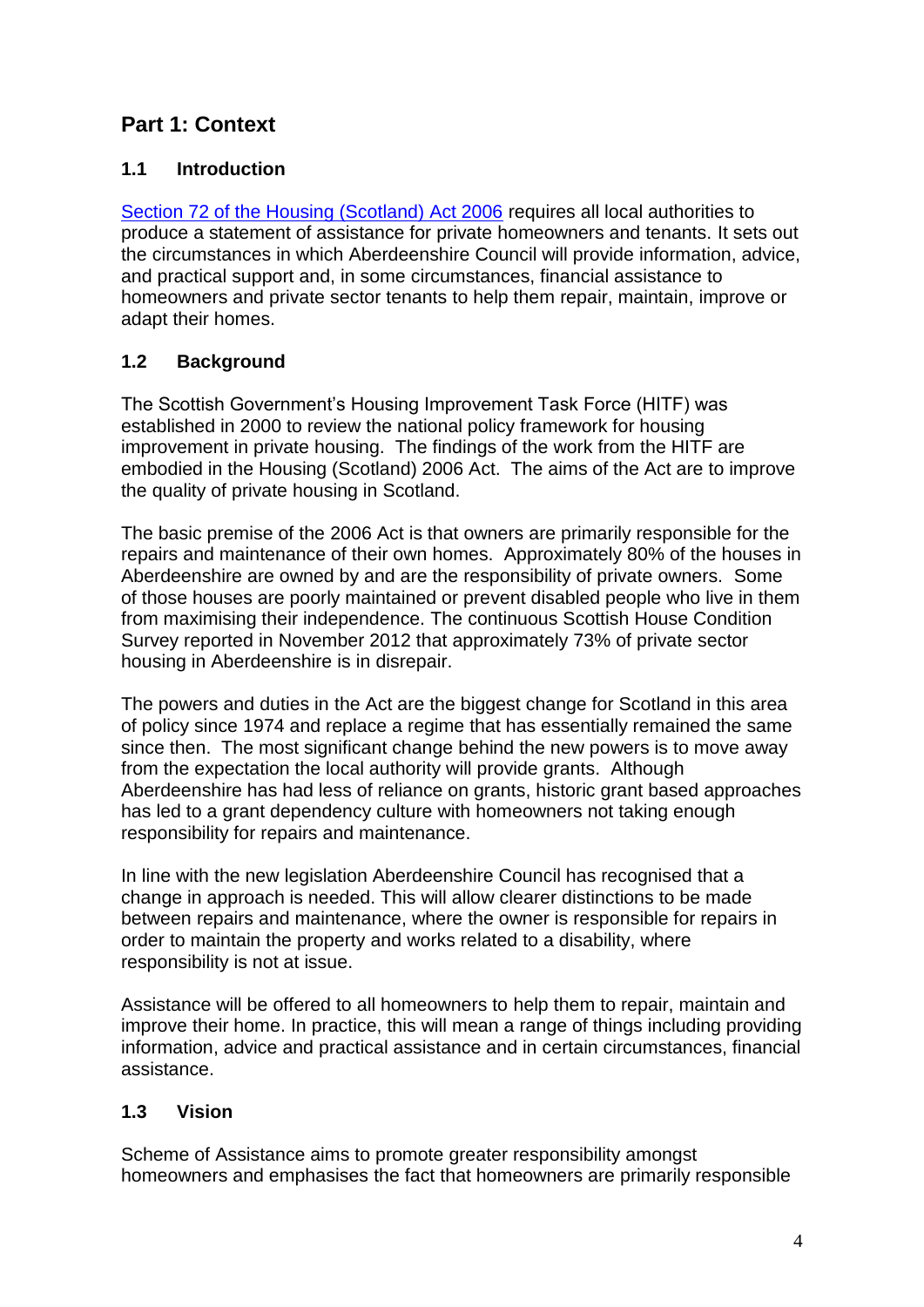for the repairs and maintenance to their homes. We will assist homeowners and private tenants to improve the quality and suitability of their homes and this statement sets out a range of ways we can help homeowners to achieve this.

#### <span id="page-4-0"></span>**1.4 Aims**

The aims of the Scheme of Assistance are to:

- Improve the quality and suitability of private sector housing
- Reduce the number of houses that are Below the Tolerable Standard (BTS)
- Adapt houses to make them suitable to meet the needs of a disabled person
- Encourage homeowners to repair, maintain and improve their homes
- Improve the energy efficiency of houses.
- Give homeowners the information and support required to help them take ownership of repairing and maintaining their property

The Aberdeenshire Council Care & Repair Service will assist us to achieve these aims.

There are three elements to our Scheme of Assistance which will allow us to achieve these aims:

- Information & Advice information & advice is available to help all homeowners carry out repairs, maintenance, improvements or adaptations to their homes
- Practical Assistance practical help is available to assist homeowners to carry out repairs, maintenance, improvements or adaptations
- Financial Assistance grants are available for eligible adaptations and private water supplies. Equity Loans may be available subject to certain criteria and availability of funding. See Appendix 1 for further information.

# <span id="page-4-1"></span>**1.5 Strategy**

Our Scheme of Assistance supports and reflects local and national priorities.

It directly supports the objectives of the Private Sector Housing Strategic Outcome Statement - To improve the quality and energy efficiency of private sector housing.

The Private Sector Housing Strategic Outcome Statement provides strategic direction which feeds into the Council's Local Housing Strategy.

#### <span id="page-4-2"></span>**1.6 Resources**

The main source of funding for Scheme of Assistance is the allocation from the Council's General Fund.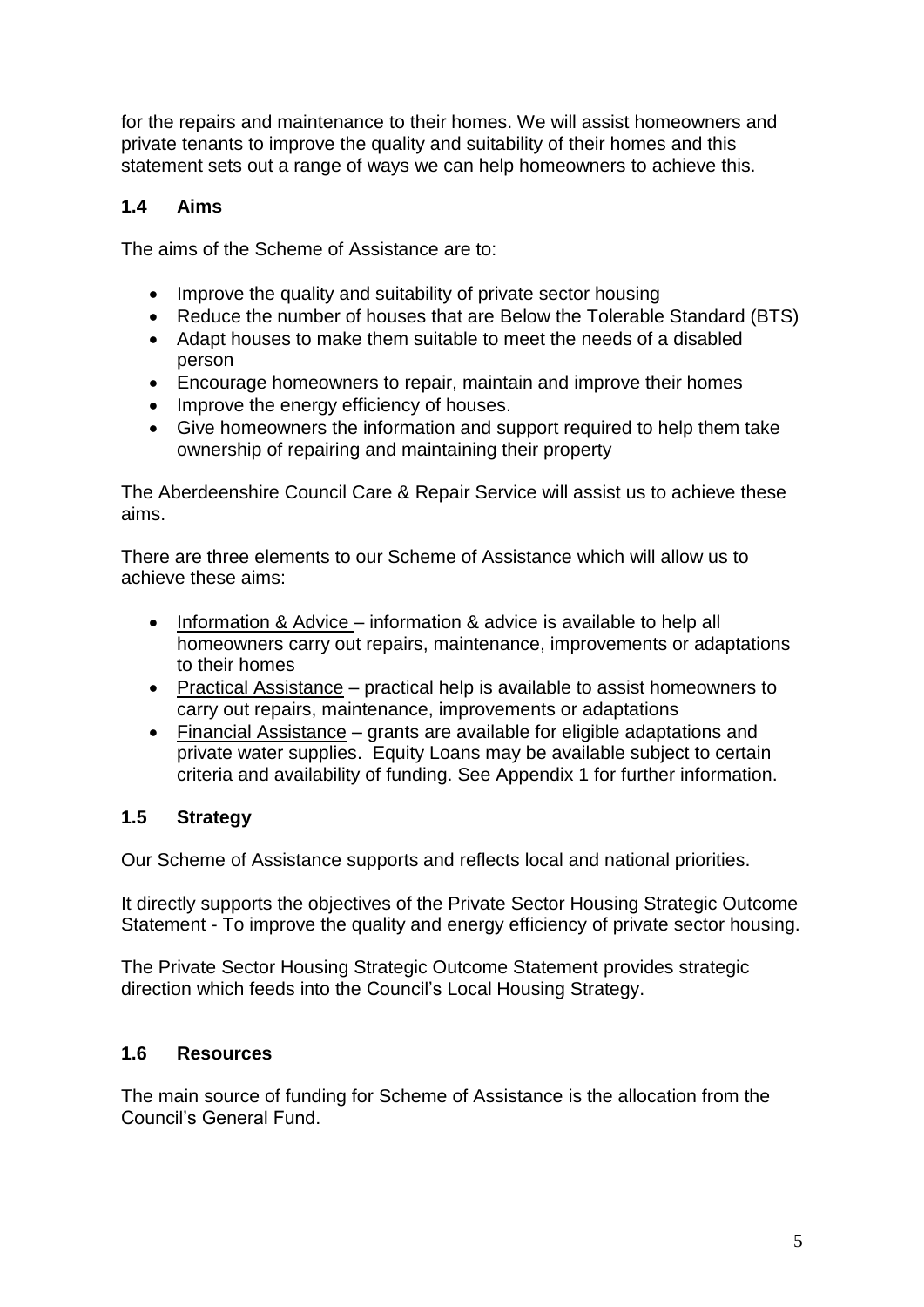#### <span id="page-5-0"></span>**1.7 Lifespan of the Statement**

This is the fourth version of Aberdeenshire Council's Statement of Assistance. The statement is subject to annual review, the outcome of which is published as part of the Private Sector Housing Strategic Outcome Statement.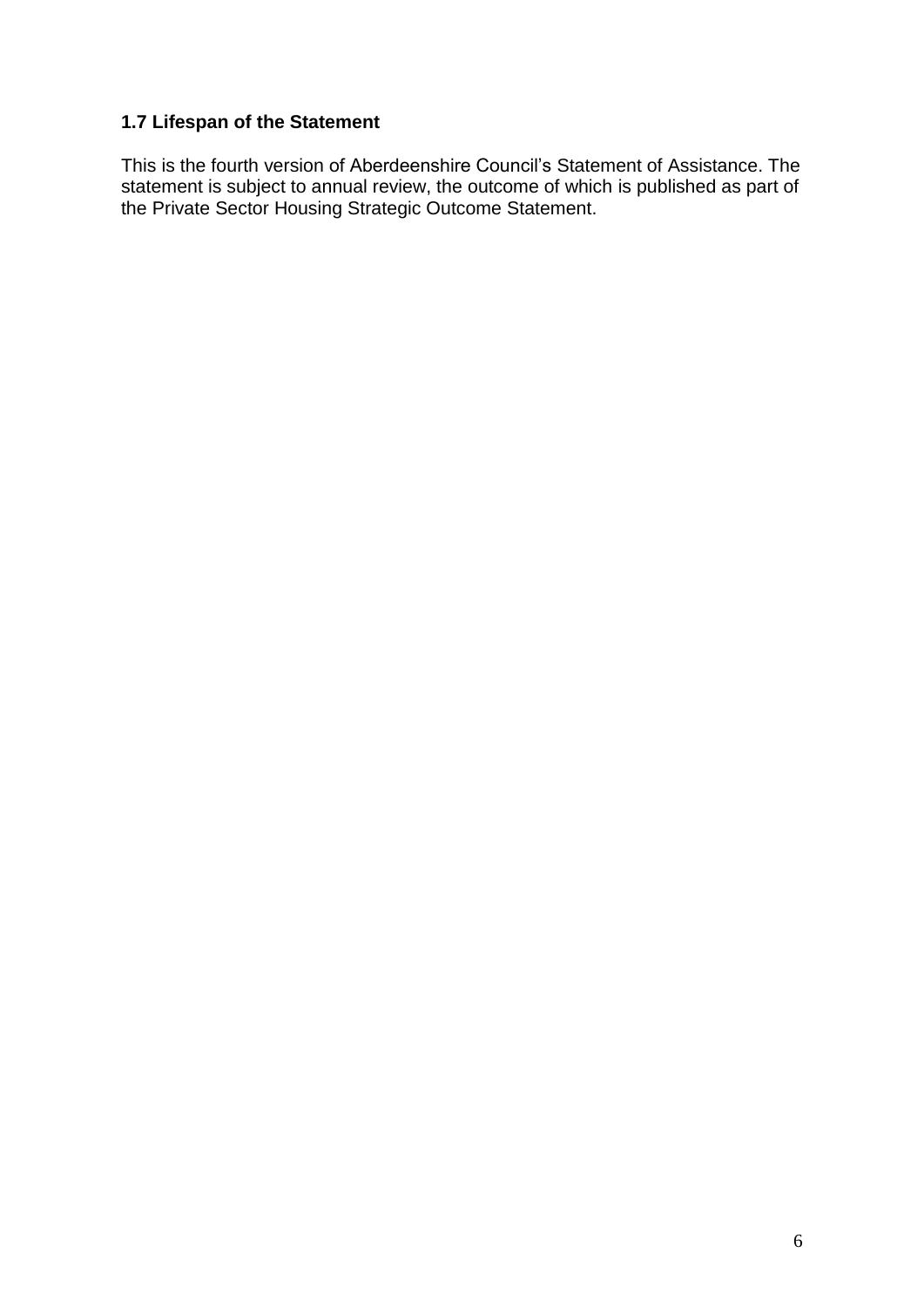# <span id="page-6-0"></span>**Part 2: House Condition Works**

# <span id="page-6-1"></span>**2.1 Types of assistance**

The following types of assistance will be provided:

#### <span id="page-6-2"></span>**2.1.1 Information & Advice**

Information and advice is available to **all** homeowners and private tenants across Aberdeenshire in relation to repairs, maintenance and energy efficiency to their homes. Information and advice is provided in the following ways:

- Telephone
- Aberdeenshire Council web page
- SCARF web page
- E-mail
- Written correspondence
- Sign posting to other agencies
- Provision of leaflets
- Fvents & Seminars

Information & advice regarding repairs and maintenance is provided by Aberdeenshire Council's Private Sector Housing Team. See [Appendix 1](#page-20-0) for contact details.

Information and advice regarding energy efficiency is available to all residents of Aberdeenshire from SCARF. SCARF provides households with independent, free and impartial advice on energy efficiency. See [Appendix 1](#page-20-0) for more details.

#### <span id="page-6-3"></span>**2.1.2 Practical Assistance**

Practical assistance is offered to **all** homeowners and private tenants across Aberdeenshire in relation to repairs, maintenance and improvement to their homes. Practical assistance is provided in the following ways:

- Home visits where necessary and appropriate to assist owners to identify what work is required and assist in prioritising works if necessary
- General advice on quotations, estimates and suitable contractors where appropriate

Further practical assistance will be provided to those who are **over 60 and / or disabled** in the following ways:

#### <span id="page-6-4"></span>**2.1.3 Small Repairs Service**

Small Repair Grants are provided to cover the cost of small internal and external repairs. The work is carried out by local tradespeople. The grants are provided to help keep the property wind and water tight and ensure health and wellbeing. Clients cannot access this service unless they have lived in the house for at least one year.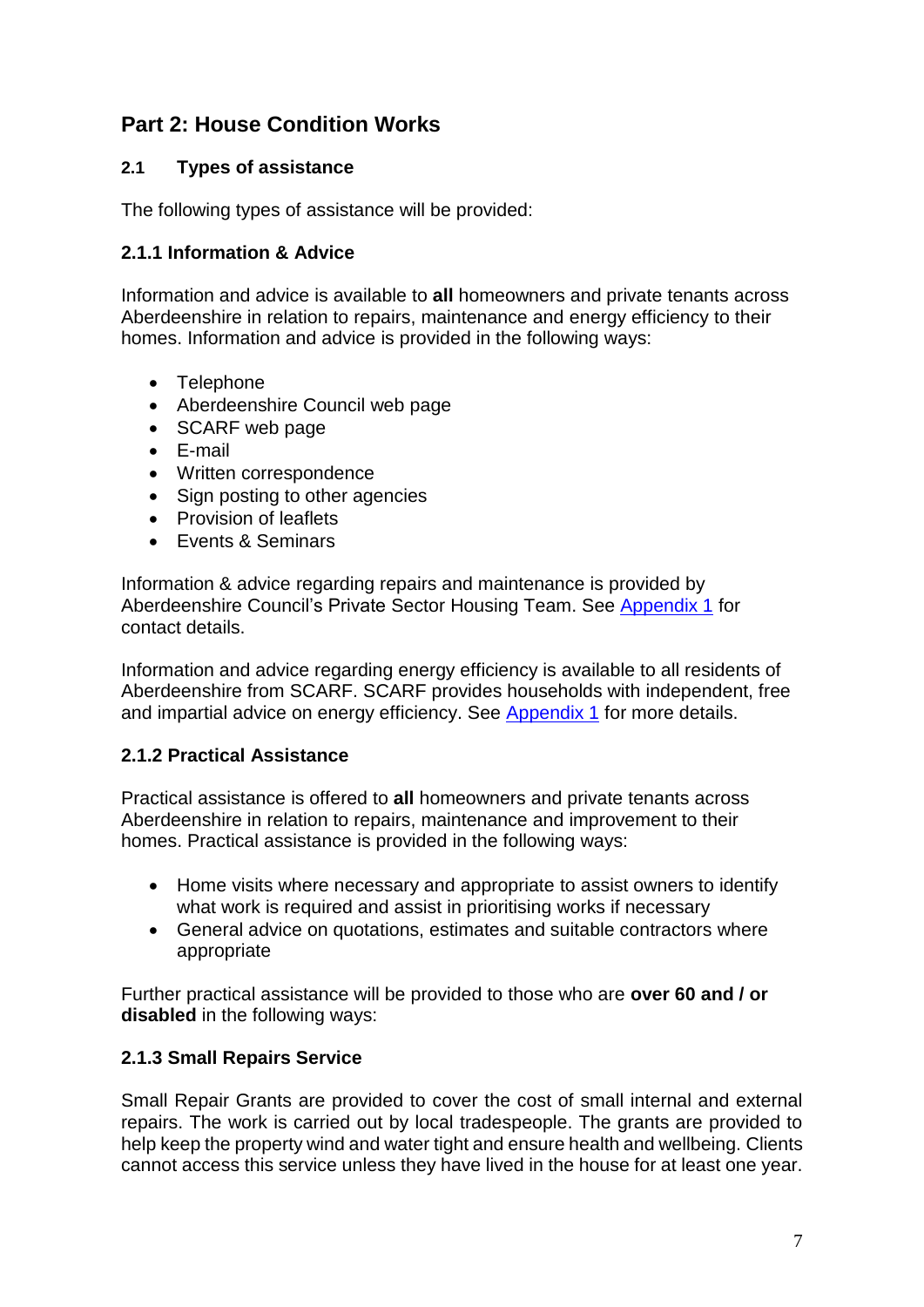There is a maximum of two jobs that can be carried out under this scheme within each financial year. There are restrictions in the type of repairs that can be carried out. Repairs that prevent long term deterioration of property or contribute to energy efficiency will take priority.

# <span id="page-7-0"></span>**2.1.4 Income Maximisation**

Financial entitlement checks can provided where financial information is given. This will ensure all entitled benefits are being claimed. Assistance is provided to complete claim forms and make telephone applications where entitlement to additional benefits is found.

Practical assistance for those over 60 and / or disabled is provided by the Aberdeenshire Council Care & Repair Service.

# <span id="page-7-1"></span>**2.1.5 Financial Assistance**

Aberdeenshire Council can provide general information and advice to **all** homeowners and private tenants regarding funding options that may be available and can sign post to other agencies.

The Aberdeenshire Council Care & Repair Service will also provide additional assistance to those who are **over 60 and / or disabled** with charitable fundraising where there is no entitlement to financial assistance and clients have no alternative means of funding to help carry out repairs to their homes.

Financial assistance will be provided to **all** homeowners and private tenants to address the adequacy and wholesomeness of private water supplies in the form of private water supply grants. Grants are available to improve private water supplies, including the replacement of lead piping. The grants are administered by Aberdeenshire Council's Environmental Health department, contact details can be found in [Appendix 1.](#page-20-0) A grant of up to £800 can be awarded for improvements or formation of a new supply. Additional grant can be awarded depending upon costs and the applicant's financial circumstances.

#### <span id="page-7-2"></span>**2.2 Priority works for financial assistance**

Repairs and maintenance organised by Aberdeenshire Council Care & Repair for those who are over 60 and / or disabled will take priority for financial assistance. Financial assistance will be in the form of charitable fundraising and signposting to other agencies.

# <span id="page-7-3"></span>**2.3 Priority circumstances for financial assistance**

Only those repairs that are organised by Aberdeenshire Council Care & Repair for those who are over 60 and / or disabled will take priority for financial assistance. Financial assistance will be in the form of charitable fundraising and signposting to other agencies.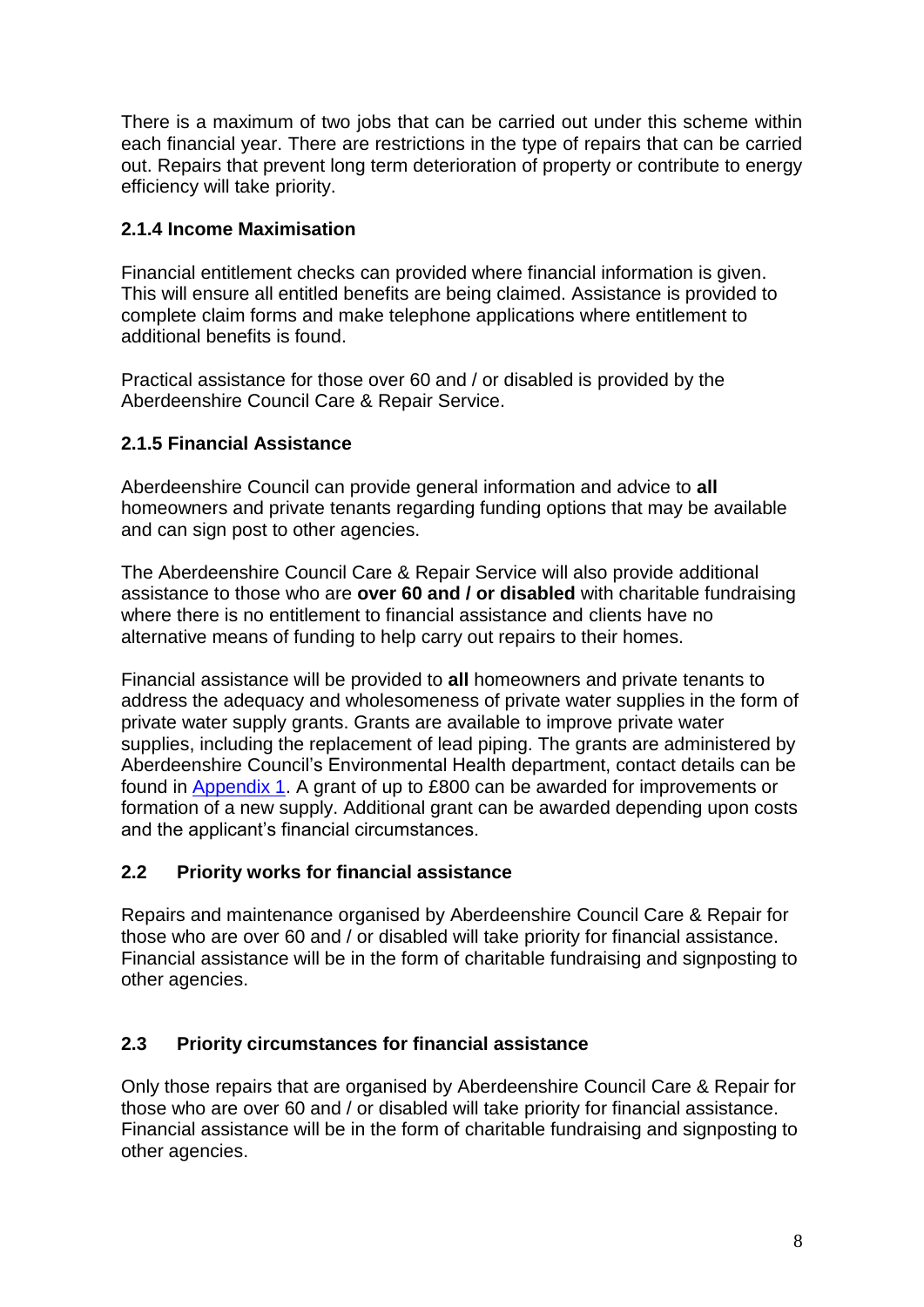# <span id="page-8-0"></span>**2.4 Application process for financial assistance**

#### Stage One

Aberdeenshire Council Care & Repair will carry out a financial assessment of the client's circumstances.

#### Stage Two

If the client is eligible for charitable fundraising, Aberdeenshire Council Care & Repair will carry out a detailed income and expenditure assessment.

#### Stage Three

Aberdeenshire Council Care & Repair will pass this information to the various relevant charitable fundraising organisations.

#### Stage Four

The application for charitable fundraising is either successful or unsuccessful.

#### <span id="page-8-1"></span>**2.5 Complaints procedure**

Clients have the right to complain if they do not agree with the Council's decision. The Council's Complaints Procedure should be followed. Further information can be found at [Appendix 1.](#page-20-0)

#### <span id="page-8-2"></span>**2.6 When enforcement powers will be used**

The Housing (Scotland) Act 2006 gives local authorities new enforcement powers. A local authority can serve a Works Notice or Maintenance Order on the owner of a house to insist that the owner to carries out repairs or maintenance to their property.

#### <span id="page-8-3"></span>**2.6.1 Work Notices**

Work Notices can be served on the owner of a property to require them to carry out work to deal with sub-standard housing.

A house is sub-standard if it is:

- [Below the Tolerable Standard;](#page-9-2)
- In a state of serious disrepair; or
- In need of repair and is likely to deteriorate rapidly or damage other premises if nothing is done to repair it.

On receipt of a complaint or information that a house may be substandard the Council will make a decision regarding the use or the potential use of these powers.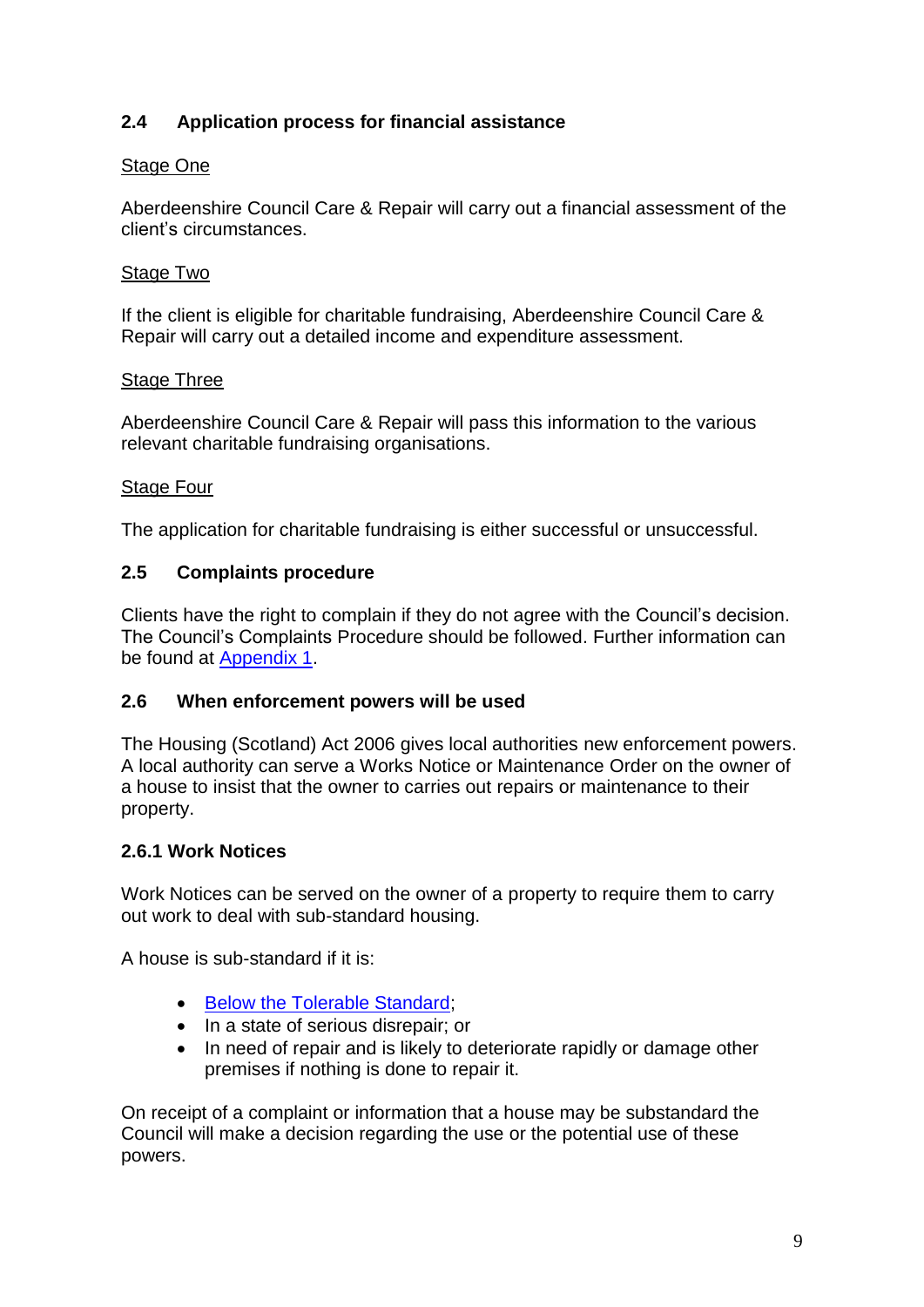These powers are most likely to be used where communal repairs are required, including roofing repairs to blocks of flats, or where the condition of a house is likely to affect an adjacent house. Where appropriate, the Council will carry out an inspection of the property to identify repairs/improvements required and advise the owner of works required. The Council will determine if the matter can be resolved voluntarily within an acceptable timescale or whether a Work Notice should be served.

Grants are not available when a Work Notice has been served. The lack of Council resources may prohibit the service of a Work Notice.

# <span id="page-9-0"></span>**2.6.2 Maintenance Orders**

A Maintenance Order requires the owner to develop a maintenance plan for the property, for up to a five-year period. The local authority is able to step in to enforce the plan, if the owner fails to carry out the maintenance that the plan sets out. It is also able to recover the costs from the owner. The council will use these powers if permission is granted from the relevant Committee.

# <span id="page-9-1"></span>**2.6.3 Mixed Tenure Areas**

Owners in communal blocks where the Council still own flats will be provided information & advice on the [Tenements \(Scotland\) Act 2004.](http://www.legislation.gov.uk/asp/2004/11/section/1) The Tenements (Scotland) Act 2004 aims to ensure that communal parts of the building are kept in good repair. The Council are currently looking at the ways it engages with owners in communal blocks where the council still owns flats and how it will assist homeowners to use the Tenements (Scotland) Act 2004 to help them carry out repairs and maintenance. Owners in blocks where the Council still own flats should contact their local housing office if they believe they need common repairs carried out. See [Appendix 4](#page-26-0) for contact details. The Glossary at [Appendix 3](#page-25-0) gives more information on the Tenements (Scotland) Act 2004.

# <span id="page-9-2"></span>**2.6.4 Below Tolerable Standard Housing**

Section 10 of the Housing (Scotland) Act 2006 requires that all local authorities produce a policy on how to deal with housing that is below the Tolerable Standard.

The Below Tolerable Standard policy aims to:

- Reduce the number of houses that are below the Tolerable Standard; **and**
- Prevent more houses from falling below the Tolerable Standard by encouraging homeowners to repair, maintain and improve their homes through the Council's Scheme of Assistance.

Please see the full BTS Policy for further information: [https://www.aberdeenshire.gov.uk/media/3802/btspolicy2012-](https://www.aberdeenshire.gov.uk/media/3802/btspolicy2012-2017revisedfinaldraft.pdf) [2017revisedfinaldraft.pdf](https://www.aberdeenshire.gov.uk/media/3802/btspolicy2012-2017revisedfinaldraft.pdf)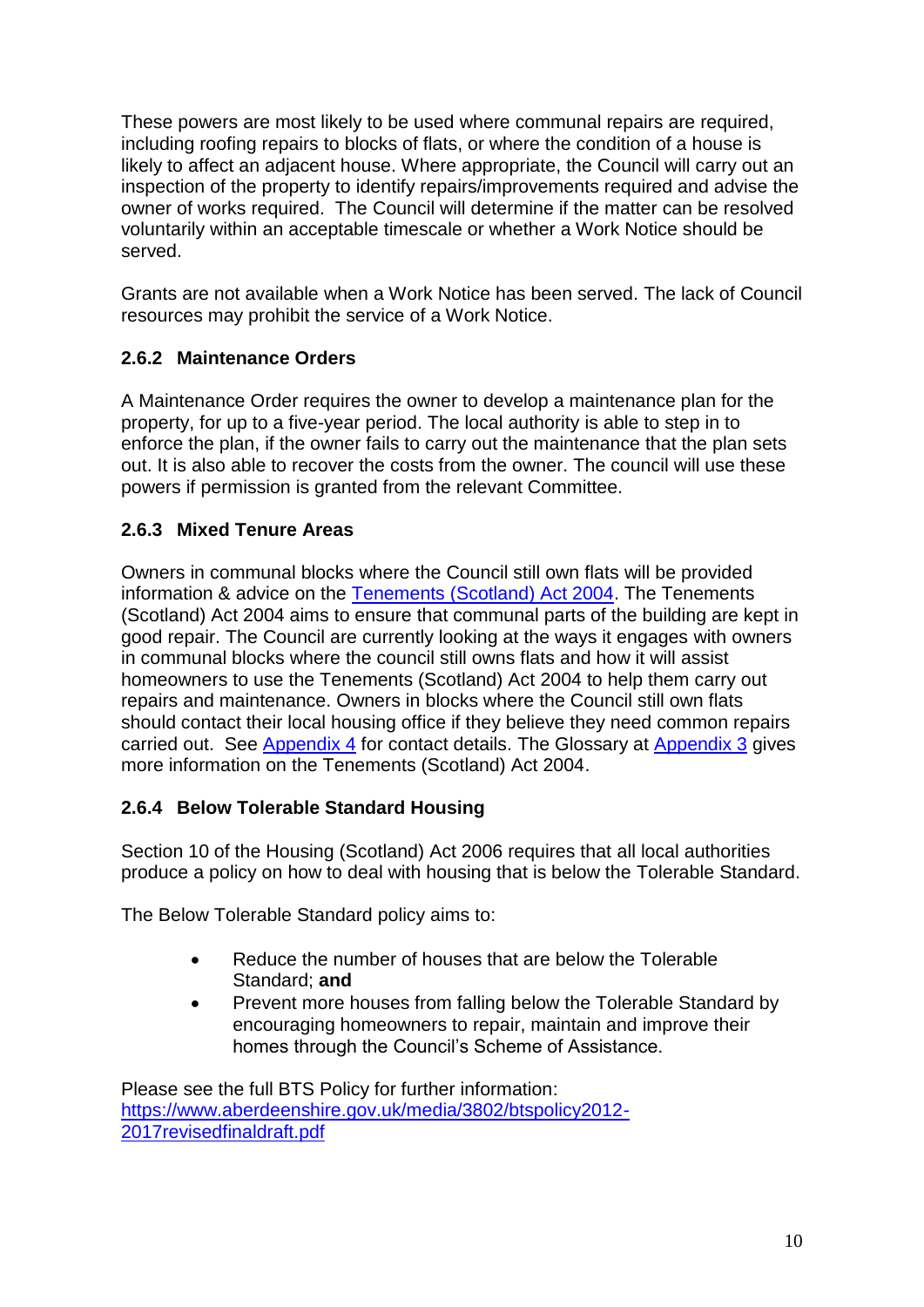# <span id="page-10-0"></span>**2.6.5 Housing Renewal Areas**

Section 10 of the Housing (Scotland) Act 2006 also requires that all local authorities produce a policy on how it intends to deal with housing renewal areas.

The Housing Renewal Area policy aims to:

- Reduce the number of individual houses that are sub-standard by encouraging homeowners to repair, maintain and improve their homes through the Scheme of Assistance, thereby negating the need to designate a Housing Renewal Area; **and**
- Prevent more houses from becoming sub-standard by encouraging homeowners to repair, maintain and improve their homes through the Scheme of Assistance.

Please see the full Housing Renewal Area Policy for more information: [https://www.aberdeenshire.gov.uk/media/3869/hrarevisedfinaldraftpolicystatement.](https://www.aberdeenshire.gov.uk/media/3869/hrarevisedfinaldraftpolicystatement.pdf) [pdf](https://www.aberdeenshire.gov.uk/media/3869/hrarevisedfinaldraftpolicystatement.pdf)

#### <span id="page-10-1"></span>**2.7 When financial assistance might be withdrawn**

If the applicant moves or sells the property whilst the work is being carried out the financial assistance could be withdrawn and may not be payable to the applicant or any contractors.

#### <span id="page-10-2"></span>**2.8 Equity Release Loans**

An equity release loan may be available to assist those homeowners who genuinely cannot afford to pay for essential repairs and maintenance to their homes. The loan is provided by Aberdeenshire Council. There are specific criteria in place for eligibility of a loan and the loan must be used to pay for repairs and maintenance required to take a property up to a general acceptable level of repair.

Note September 2017 – this scheme is under review and therefore currently unavailable.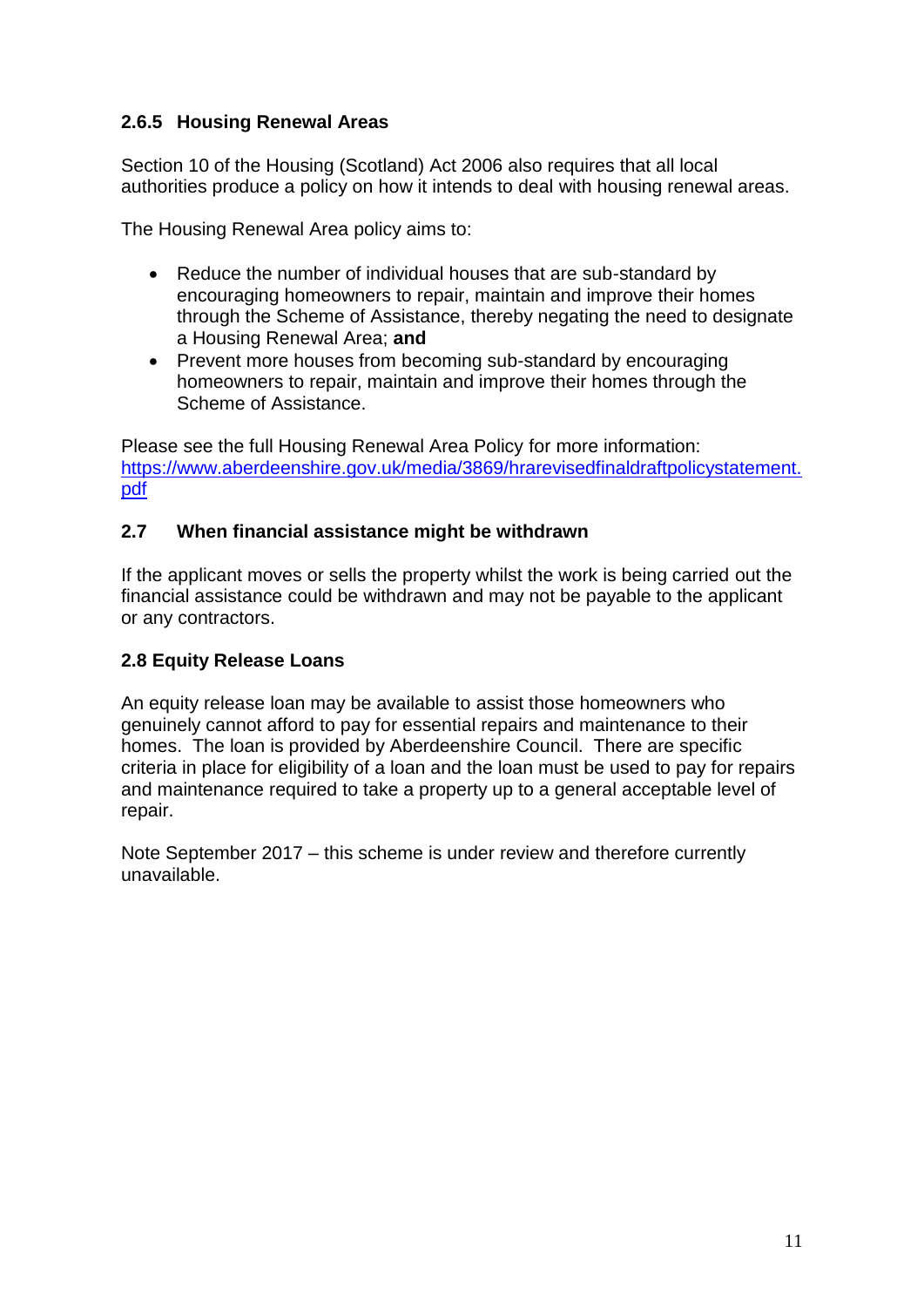# <span id="page-11-0"></span>**Part 3: Adaptations and Standard Amenities for Disabled People**

# <span id="page-11-1"></span>**3.1 Types of assistance**

The following types of assistance are provided.

#### <span id="page-11-2"></span>**3.1.1 Information & Advice**

If an owner or tenant of a private landlord feels they need equipment or an adaptation to their home, they should contact the Council's Occupational Therapy contact centre who will ask about the difficulties they are having and, if necessary arrange to have an Occupational Therapist carry out an assessment of needs. The contact details for this can be found in Appendix 1. If necessary, the Occupational Therapist will visit the client in their home in order to assess their capabilities and to identify how to meet their particular needs. The Occupational Therapist will provide the client with information and advice and will always try to help people who have a disability to stay living in their home. Aberdeenshire Council have produced a leaflet called ["Care and repair and Adaptation](http://www.aberdeenshire.gov.uk/housing/private-housing/aberdeenshire-care-and-repair/) Grants" which is for people who live in privately owned housing. It provides information about what help is available to adapt homes.

# <span id="page-11-3"></span>**3.1.2 Practical Assistance**

Aberdeenshire Care & Repair Service offers information, advice and practical assistance to homeowners or private tenants who are over 60 and / or disabled to help them repair, maintain, improve or adapt their homes. Aberdeenshire Council Care & Repair service will assist by obtaining estimates for identified works, identify sources of funding, ensure works are completed in accordance with estimates and will ensure that payments are made to contractors. See the flow charts for the adaptations processes on pages [10](#page-12-0) and [12](#page-13-1) for further information.

#### <span id="page-11-4"></span>**3.1.3 Financial Assistance**

The process for financial assistance is different for minor and major adaptations. Definitions and the processes of these can be found in sections [3.1.4](#page-11-5) and [3.1.6.](#page-13-0)

#### <span id="page-11-5"></span>**3.1.4 Minor Adaptations**

If an Occupational Therapist assesses a minor adaptation is essential and meets criteria provision, the costs will be met by the Council.

Examples of minor adaptations are:

- Grab rails
- Additional banisters
- Lever taps
- Blacksmith rails or hand rails
- Re- hanging doors to allow better access.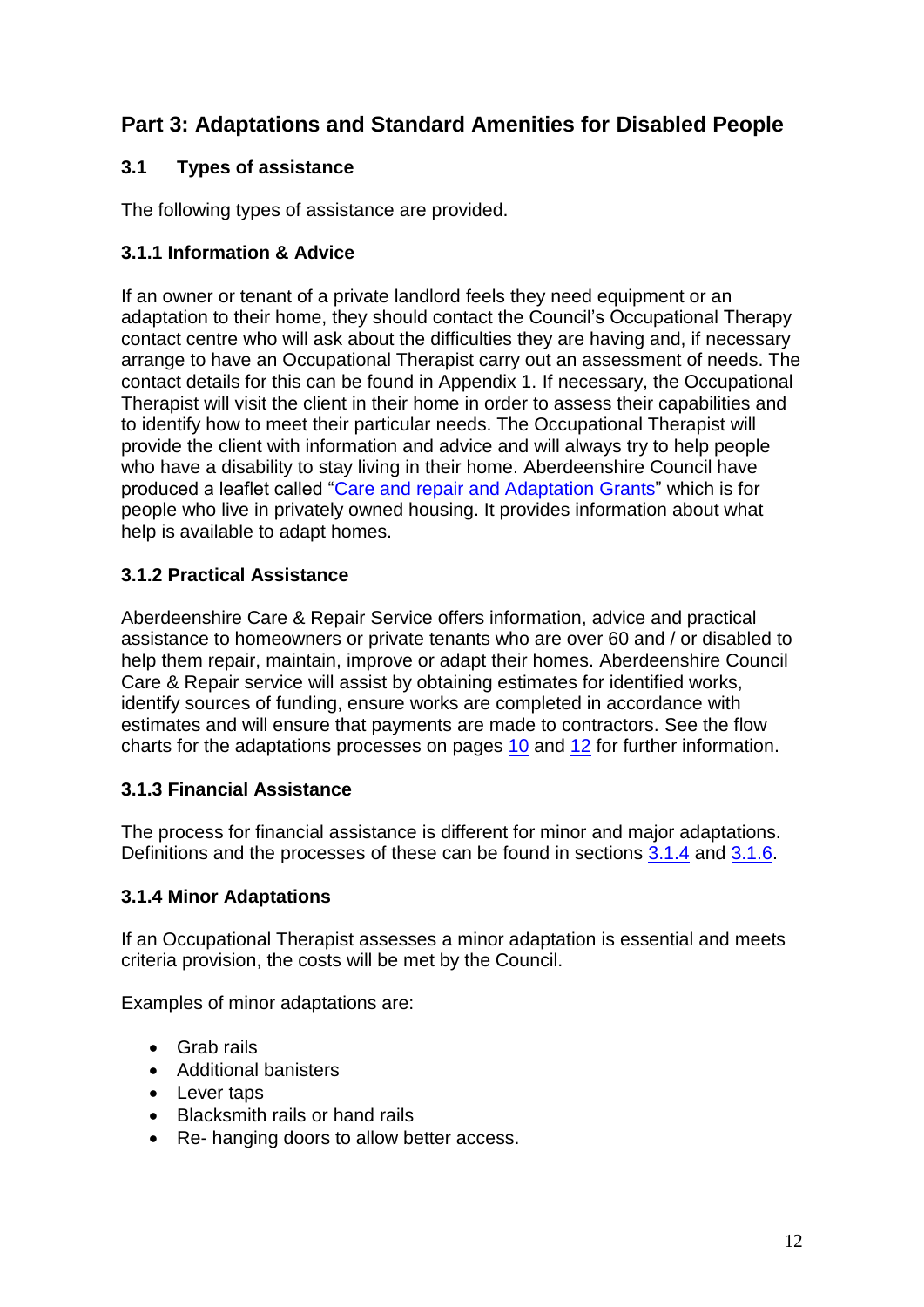A self-assessment form can be requested from the Occupational Therapy referral point. See [Appendix 1](#page-20-0) for contact details.

The self-assessment form currently only applies to the following:

- External grab rails at door steps
- Additional banisters
- Blacksmith rail

Completing a self-assessment form does not require an Occupational Therapy assessment; the adaptation(s) will be supplied and fitted without an assessment.

#### <span id="page-12-0"></span>**3.1.5 Flowchart for Minor Adaptations**

The following flow chart details the application process for minor adaptations.

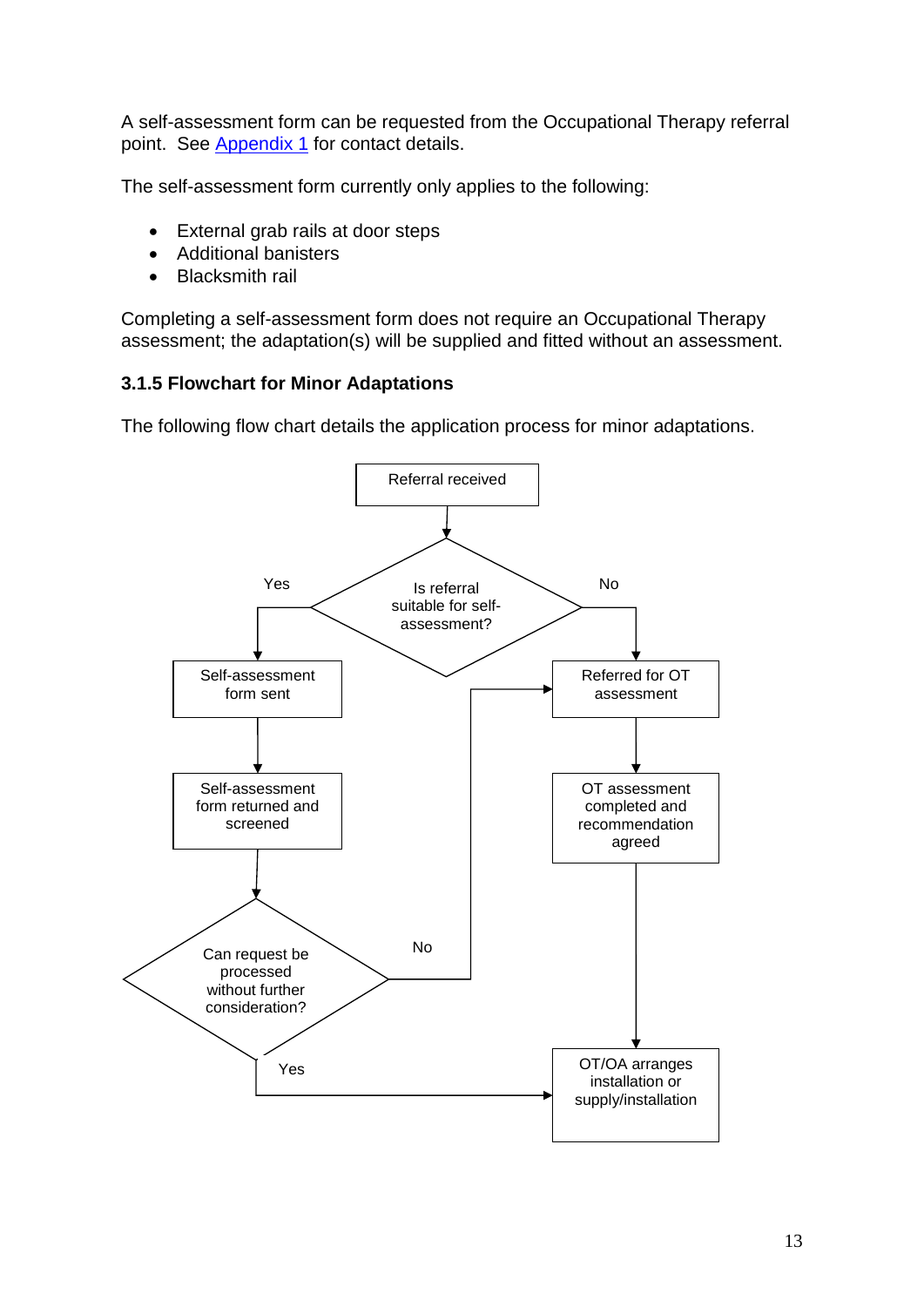# <span id="page-13-0"></span>**3.1.6 Major Adaptations**

As set out in the Housing (Scotland) Act 2006, all local authorities **must** provide a minimum percentage grant of 80% for the provision of structural adaptations that are essential to meet the needs of a disabled person. Grant is not available to extend the original structure to create additional living accommodation but, if assessed can be extended to provide a standard amenity. A standard amenity is:

- A fixed bath or shower and wash hand basin, each with satisfactory supply of both hot and cold running water suitably located within the house
- A sink with a satisfactory supply of hot and cold water within the house
- A water closet available for the exclusive use of the occupants of the house and suitably located within the house.

Examples of works that may qualify for a mandatory 80% grant are:

- Provision of standard amenities such as toilet, wash hand basin, level access shower
- Ramps
- Curved stair lifts
- Through floor lifts
- Widening doors to allow wheelchair access
- Lowering kitchen units to allow access for wheelchair users
- An extension to provide a level access shower

If a person is in receipt of one or more of the following benefits, grant will automatically be 100%:

- Income Support
- Income Based Job Seekers Allowance
- Pension Credit (Guarantee Element)
- Income Related Employment and Support Allowance

For those applicants who are not eligible for a 100% grant they may be awarded a grant between 80% and 99% subject to a financial assessment. Where an applicant is happy to accept the minimum 80% grant they will not have to provide details of their financial circumstances.

#### <span id="page-13-1"></span>**3.1.7 Flowchart for Major Adaptations**

The following flow chart shows the process for major adaptations.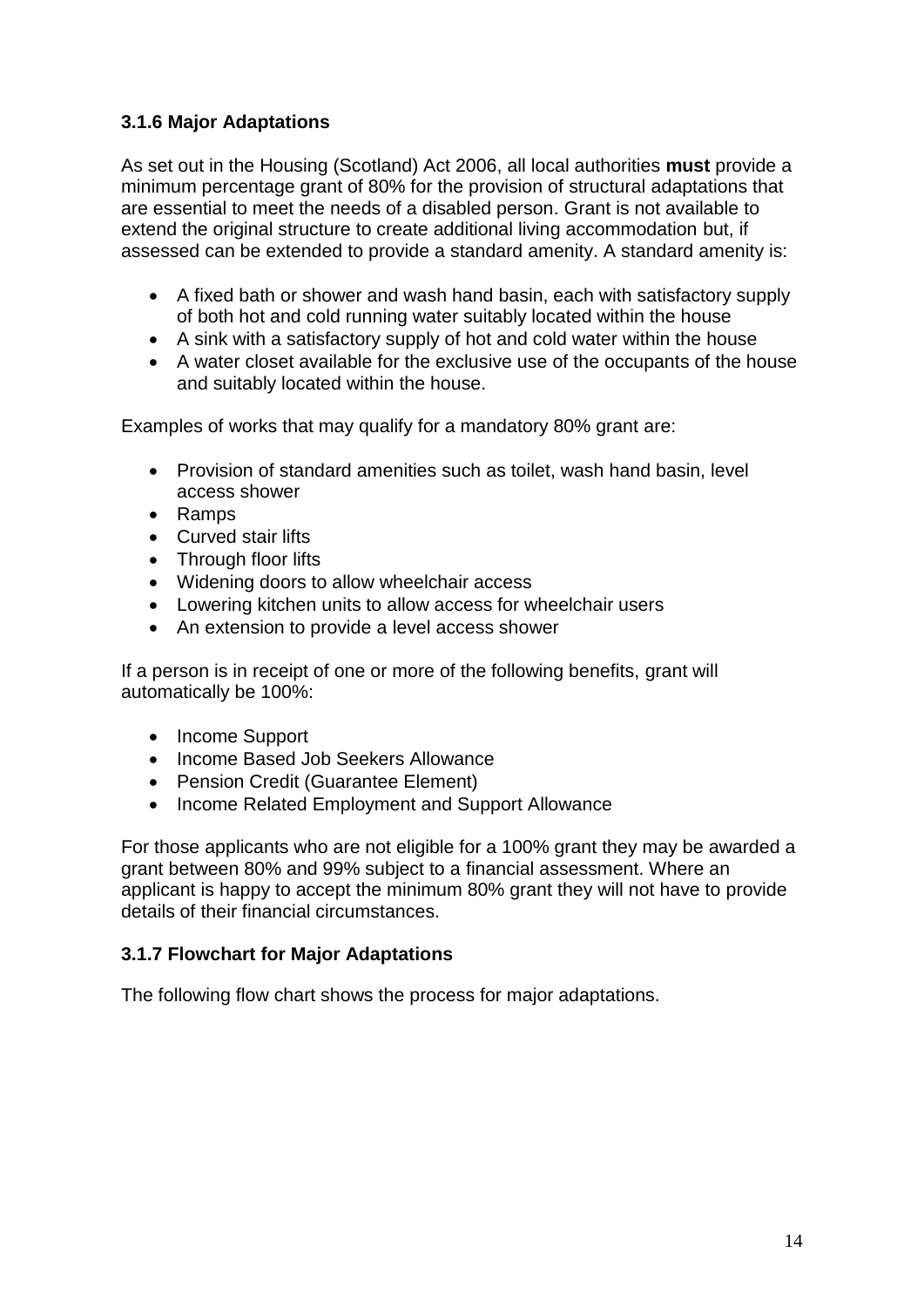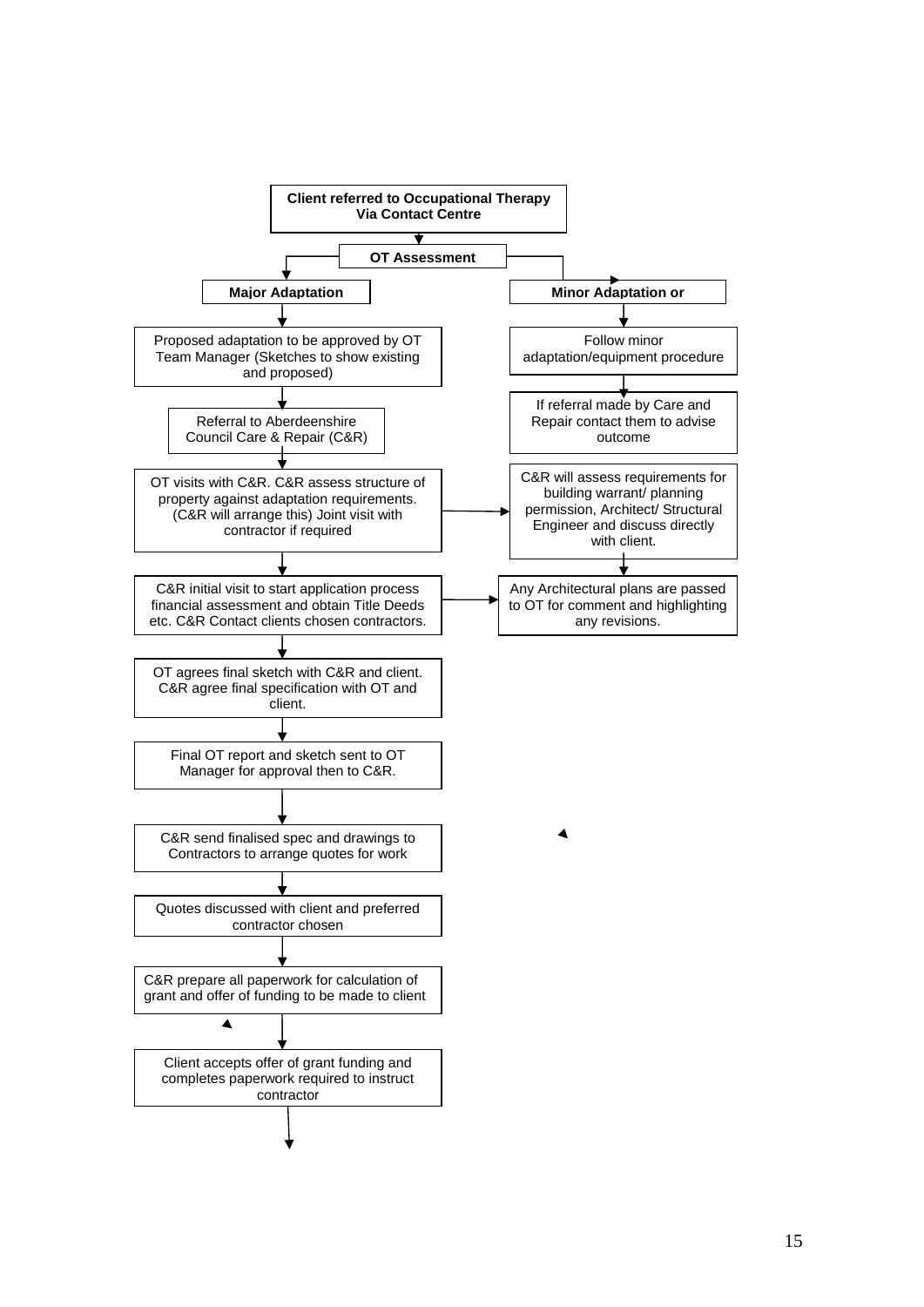

#### <span id="page-15-0"></span>**3.2 Financial Assistance**

#### <span id="page-15-1"></span>**3.2.1 Priority works and circumstances for financial assistance**

Works subject to mandatory grant will take priority for financial assistance. Mandatory grant is to be provided for the provision of structural adaptations that are essential to meet the needs of a disabled person. Grant is not available to extend the original structure to create additional living accommodation but can be extended to provide a standard amenity (fixed bath or shower, wash hand basin or toilet). See [Appendix 3](#page-25-0) for glossary.

Where work is required and it is not subject to mandatory grant, for example the provision of additional living accommodation, Aberdeenshire Council Care & Repair Service can provide general information and advice regarding funding options that may be available and sign post to other agencies.

Aberdeenshire Council Care & Repair can also carry out Charitable Fundraising on behalf of the clients to assist with the costs where there is no entitlement to financial assistance and have no alternative means of funding to help carry out repairs to their homes. A financial assessment will be undertaken to determine eligibility for this.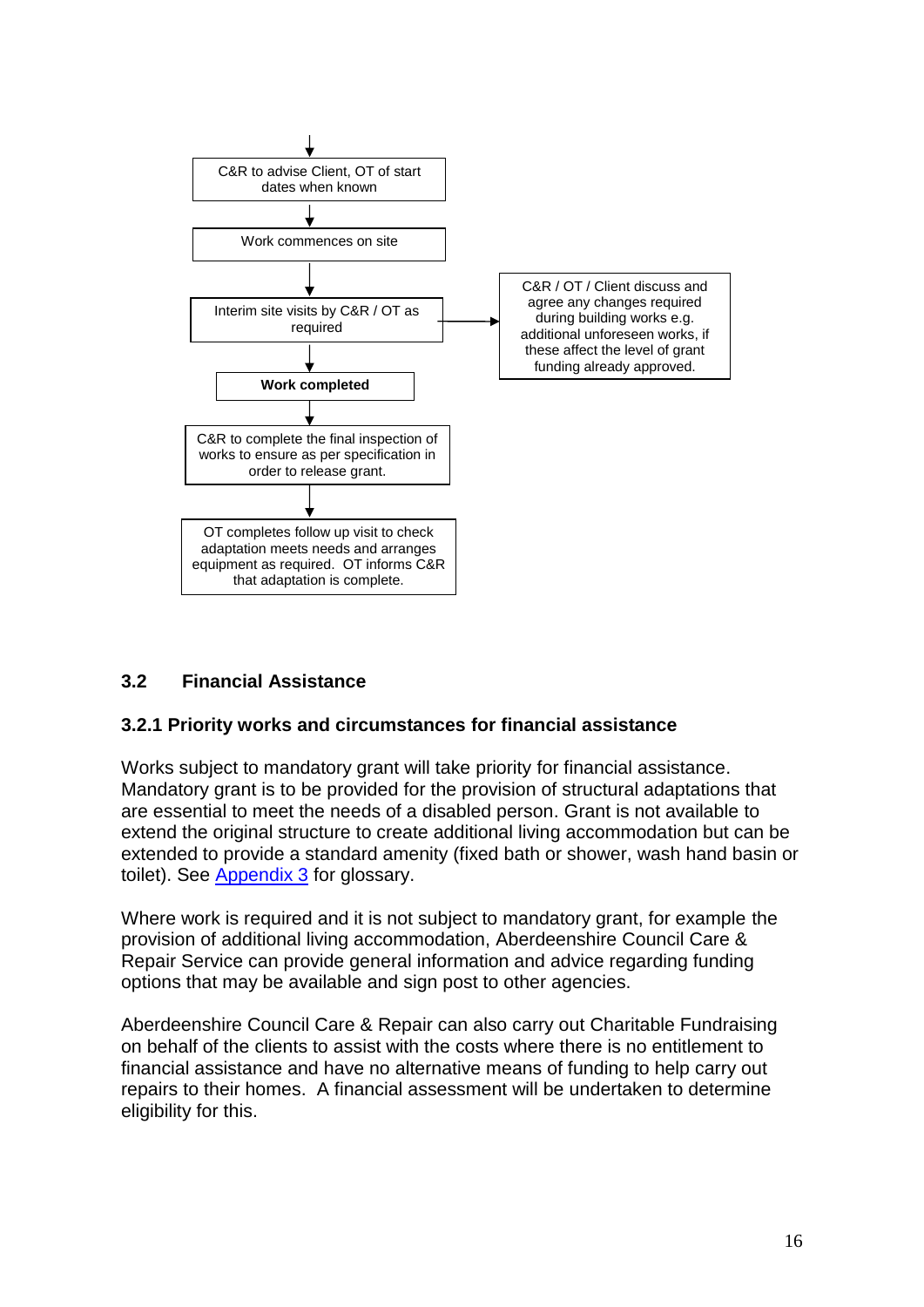#### <span id="page-16-0"></span>**3.2.2 Application process for a Disabled Adaptation Grant**

#### Stage One

An Occupational Therapist (OT) will carry out an assessment to determine the person's needs. If an adaptation is essential to meet their assessed needs and they meet the eligibility criteria, they will then be referred to Aberdeenshire Council Care & Repair (C&R).

#### Stage Two

C&R and an Occupational Therapist will arrange to visit the client at their home to discuss the proposed adaptation. This may be a joint visit if necessary or may be separate visits. The proposed adaptation will be agreed between C&R, OT and client with C&R preparing a specification to cover the adapted elements and OT preparing a finalised adaptation grant report.

#### Stage Three

C&R will liaise with clients to identify contractors and to arrange for estimates to be provided based on the agreed specification. Clients are free to use their own contractors or to choose contractors that are already registered with the Council. All successful contractors need to be registered with the council prior to works commencing.

C&R can arrange for all the necessary paperwork to be obtained and help fill in any forms. Quotations received from client's contractors will be discussed with the client to ascertain their preferred choice. Following receipt of the requested quotes, the required paperwork and confirmation from the client on their chosen contractor, Aberdeenshire Council will determine the amount of grant that can be awarded.

An offer of grant will be made based on the most cost effective quote that meets the client's needs. Clients are free to choose a more expensive option if they are willing to cover the additional cost. Clients will then be asked to accept the offer of grant funding and to authorise C&R to instruct their preferred contractor on their behalf. All contracts for works entered into will remain between the client and the contractor as with any other works the client would have completed to their home.

Work should not be started unless approval has been provided; grant will not be awarded retrospectively on completed works. In certain circumstances, consent can be given following submission of a grant application to start work early, for example, to facilitate a hospital discharge.

Permissions from Building Control and Planning will need to be obtained before any work takes place. C&R can assist with obtaining these permissions.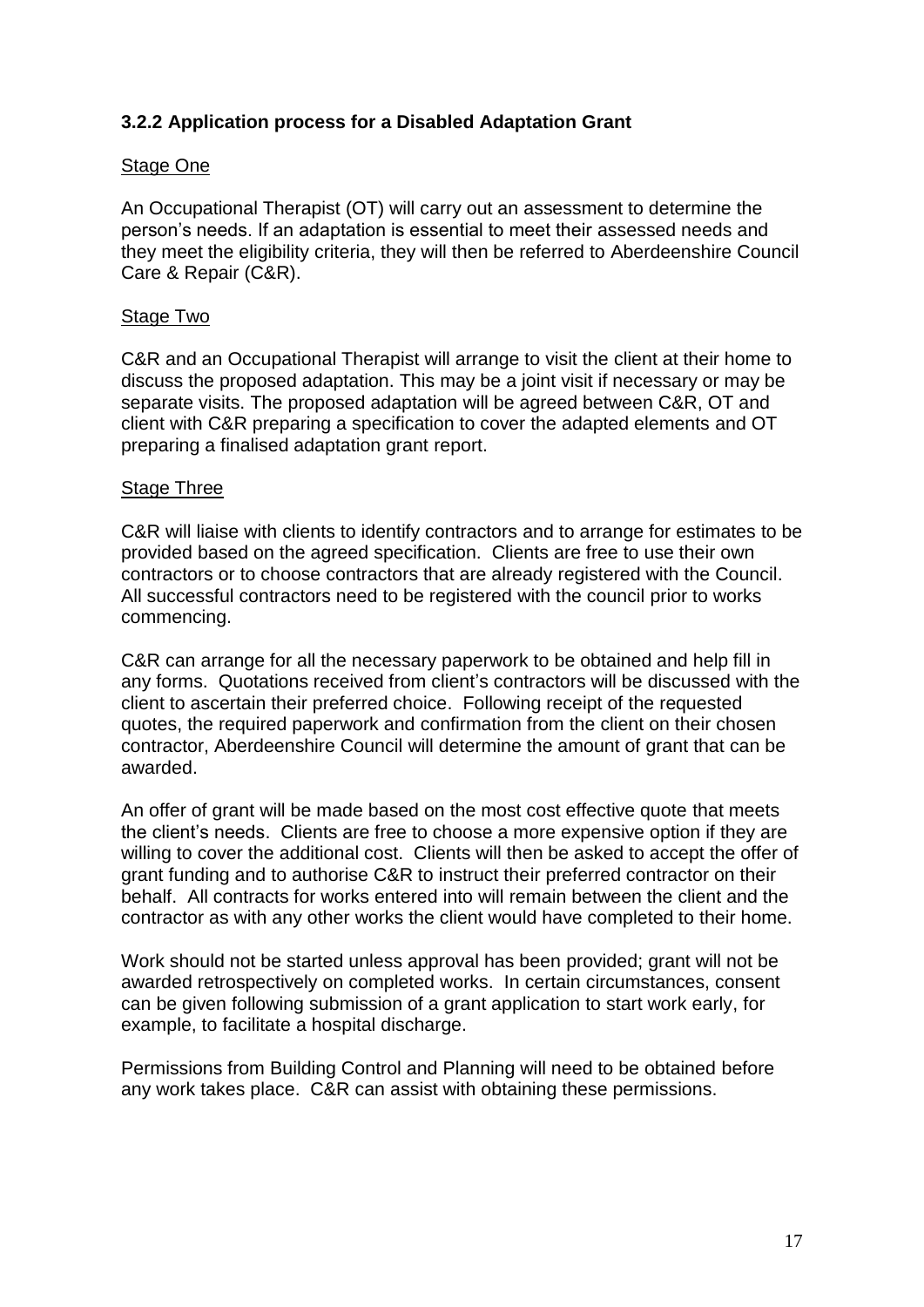#### Stage Four

Following completion of works C&R will visit the client to carry out a visual inspection to ensure work has been carried out as per specification previously agreed with OT / Client and quote provided by contractor. Care and Repair can also help arrange any required inspections to be completed by Building Standards.

#### Stage Five

Invoices will be submitted to Aberdeenshire Council Care and Repair to cover the cost of the works agreed and completed. The grant funding element will be paid directly to the contractor as per signed mandate from client or to the client directly if they are submitting a receipted invoice. The client is responsible for paying the contractor any costs they are liable for. The Council will have no responsibility for any works agreed between the client and contractor outside of the agreed adapted elements covered by grant funding.

#### Stage Six

An Occupational Therapist will visit to make sure the adaptation meets the client's assessed needs and if necessary provide any associated equipment, for example, a shower stool where a wet floor shower has been installed. The OT will inform Care and Repair when they are happy the adaptation has been successful in meeting the client's needs.

#### <span id="page-17-0"></span>**3.3 Appeals process**

Clients have the right to appeal if they do not agree with the amount of grant offered or if the grant is refused. In the first instance a written appeal should be submitted to The Director of Infrastructure. The Housing Adaptation Grants Appeals Sub Committee will review any appeals submitted against the Private Sector Housing department who have delegated powers to approve and refuse disabled adaptation grants applications in terms of the Housing (Scotland) Act 2006.

#### <span id="page-17-1"></span>**3.4 When assistance might be withdrawn**

If the applicant moves or sells the property whilst the work is being carried out the grant may be withdrawn. The client may then be responsible for the full cost of the work.

#### <span id="page-17-2"></span>**3.5 Assistance with reinstatement**

If a homeowner requires assistance with the reinstatement of a property which has previously been adapted, Aberdeenshire Council Care & Repair can provide information, advice and practical assistance with organising this work. Aberdeenshire Council Care & Repair will be able to assist with finding contractors, obtaining estimates and sign posting to suitable lending sources. Financial assistance will not be available.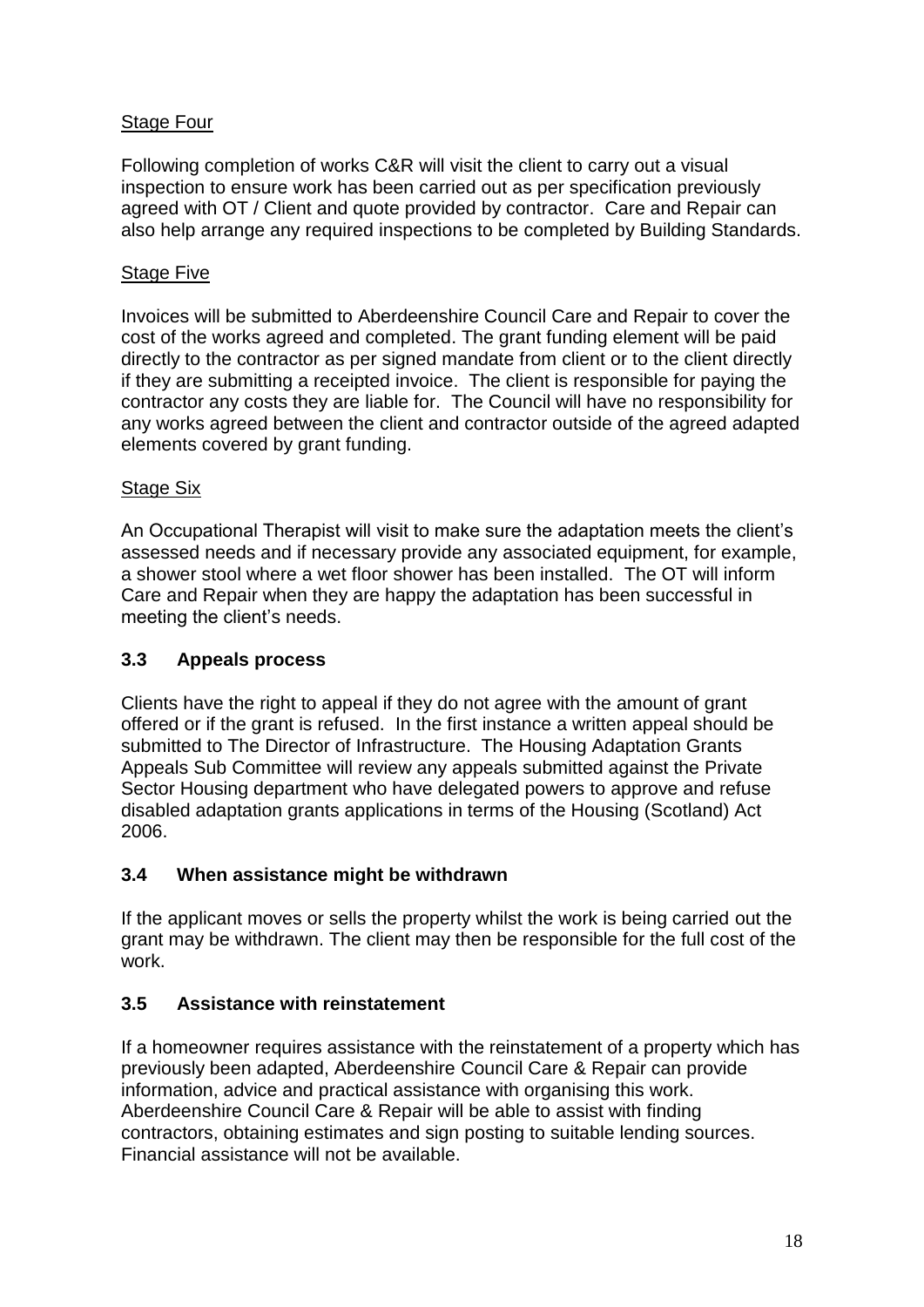# <span id="page-18-0"></span>**3.6 New Build Properties**

Local authorities have assistance powers relating to the construction of a house. Whilst it is probably unlikely that financial assistance with the full cost of this could be given in any but the most exceptional circumstances, a flexible approach is encouraged where, for example someone building a new house seeks (and is assessed as needing by an Occupational Therapist) assistance with a particular aspect of the construction aimed at addressing a disability. Wherever possible, the opportunity to incorporate the adaptation at build stage should be taken.<sup>1</sup>

Any assistance for a new build will be treated, where possible, in the same way that an application for a Disabled Adaptation Grant within an existing building would be. However, there are circumstances when this general rule of thumb may not be appropriate. It is understood that this guidance is in place to give a general indication of grant availability, but every case will be treated individually.

# <span id="page-18-1"></span>**3.6.1 Self Build / Design**

It is not unreasonable for clients to take into consideration their disabilities and needs when designing their own home. Many of their requirements will be covered by Building Regulations, but it is recognised that some individuals may also benefit from input from an occupational therapist. Having this specialist knowledge will allow design input to be tailored to their individual needs. Intervention at an early stage can mean that individual requirements are incorporated into the design. Grant funding will not be available in these cases, unless it is to cover certain adaptations that it was not possible to incorporate previously.

Where it is not possible to incorporate the adaptations into the original design, grant funding could be applied for when the property has been completed. (Funding will only be provided where there is an assessed need by an Occupational Therapist.)

Ramped access is mandatory, as part of the Scottish Building Regulations and will therefore not be grant eligible.

#### <span id="page-18-2"></span>**3.6.2 Off Plan**

If a house is bought off plan, it may be possible for the client to provide input into the specification and have some minor changes to layout carried out. Clients are advised to speak to the developer to see what changes can be included. Contractors may include reasonable changes to layout and specifications at no extra cost.

If the developer agrees to make changes but with additional costs, grant funding may be available for this. Ideally, quotes from other contractors should be obtained to establish the best price. If the developer is unwilling to let other contractors quote for the work, an assessment will be made to establish if the costs are reasonable / competitive. Grant will be provided retrospectively in these

<sup>1</sup> <sup>1</sup> Section 101, page 20 of the Housing Scotland Act (2006) Guidance for Local Authorities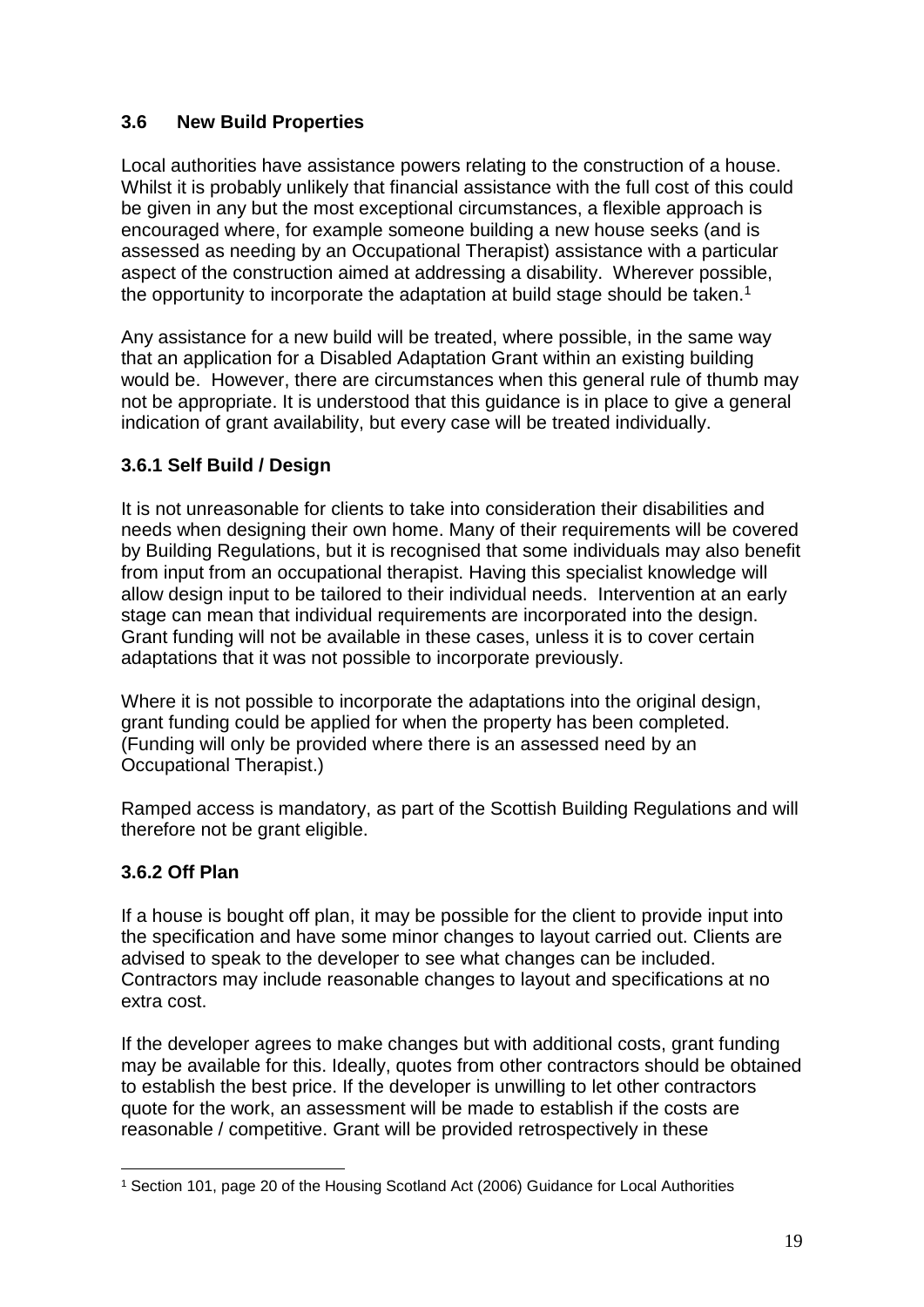circumstances, so long as an Occupational Therapist has been involved from the start and determined there is an assessed need.

Grant will not be given to any adaptations that the developer agrees to install at no extra cost to the client.

#### <span id="page-19-0"></span>**3.6.3 Pre Built**

As the client would not have any earlier input into the design or specification within the house then it is reasonable to treat pre built new properties as per the guidelines for normal adaptations in existing properties. **3.6.4 Stair lifts**

<span id="page-19-1"></span>All new build properties should be built to a minimum standard to allow any future requirement for a stair-lift. Grant would cover stair-lift installation if an Occupational Therapist has determined there is an assessed need.

#### <span id="page-19-2"></span>**3.6.5 Ramps**

All new build properties must have provision of a ramped or level access entrance into a property. Therefore there should be no need to provide ramped access to a new build property under a grant application.

#### <span id="page-19-3"></span>**3.6.6 When funding will be given**

As long as there is an assessed need supported by an Occupational Therapist then financial assistance would be given by way of a grant.

Grant can only be offered / given when the house has been constructed and is fit for habitation. This would normally coincide with completion certificates and title deeds being issued.

#### <span id="page-19-4"></span>**3.6.7 When funding will not be given**

Due to updated changes in legislation new houses must be designed and built to be barrier free. New build homes must:

- Be easily accessible from the road or parking area
- Have adequate space, wide enough corridors and suitable doors for wheelchair users to move around easily
- Allow access to essential rooms such as the bathroom and kitchen
- Have adequate sanitary facilities on a level accessible by wheelchair users
- Allow easy access to all fittings and controls, such as light switches, plug sockets and controls for the heating
- Leave room for a stair-lift to be installed, if the home has stairs.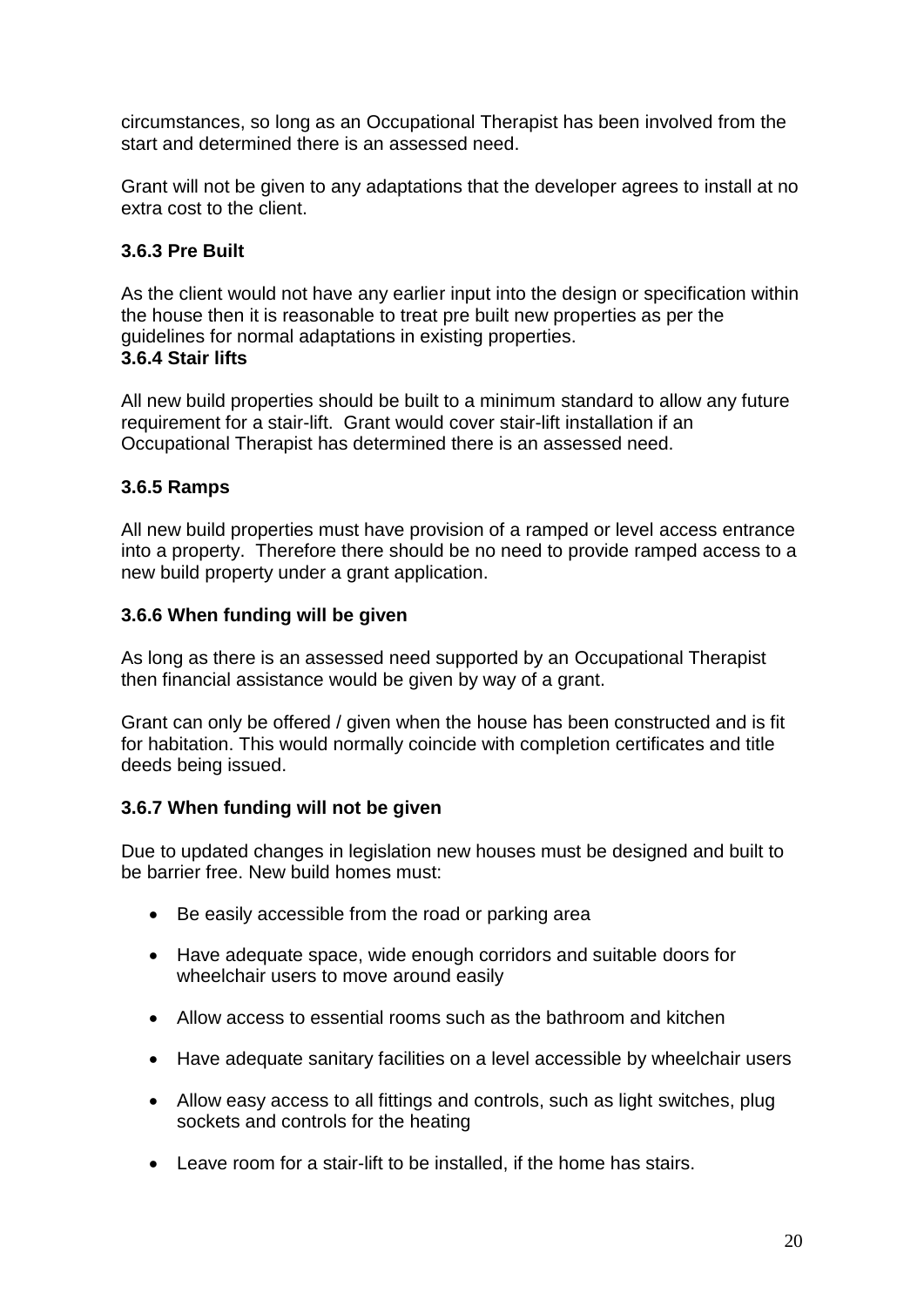<span id="page-20-0"></span>

| <b>Appendix 1</b>                                                                                                                                                                                                                       |                                                                        |                                                                                                                               |                                                                                                                                                                                           |
|-----------------------------------------------------------------------------------------------------------------------------------------------------------------------------------------------------------------------------------------|------------------------------------------------------------------------|-------------------------------------------------------------------------------------------------------------------------------|-------------------------------------------------------------------------------------------------------------------------------------------------------------------------------------------|
| <b>Service provided</b>                                                                                                                                                                                                                 | <b>Service</b>                                                         | <b>Website Address</b>                                                                                                        | <b>Contact Details</b>                                                                                                                                                                    |
| There are three<br>occupational therapy<br>teams in Aberdeenshire.<br>They are based in social<br>work offices across the                                                                                                               | Aberdeenshire<br>Council<br>Occupational<br><b>Therapists</b>          | www.aberdeenshire.gov.uk/social-care-<br>and-health/community-care/living-<br>independently/occupational-therapy-<br>service/ | Occupational Therapy Referral Point<br>Tel: 0845 608 1206<br>contact.centre@aberdeenshire.gov.uk                                                                                          |
| county.<br>A free service to owner-<br>occupiers and tenants of<br>private landlords who live<br>within Aberdeenshire,<br>offering information,<br>advice and practical<br>assistance with repairs,<br>improvements and<br>adaptations. | Aberdeenshire<br>Council Care &<br>Repair                              | http://www.aberdeenshire.gov.uk/carea<br>ndrepair                                                                             | Aberdeenshire Council Care & Repair<br><b>Gordon House</b><br><b>Blackhall Road</b><br>Inverurie<br><b>AB51 3WA</b><br>Tel: 01467 534753<br>E-mail:<br>careandrepair@aberdeenshire.gov.uk |
| Provides households with<br>independent, free and<br>impartial advice on<br>energy efficiency.                                                                                                                                          | <b>SCARF</b>                                                           | www.scarf.org.uk/                                                                                                             | <b>SCARF</b><br>1 Cotton Street<br>Aberdeen<br><b>AB11 5EE</b><br>Tel: 01224 213005<br>E-mail:info@scarf.org.uk                                                                           |
| Service to adjudicate on<br>appeals relating to<br>specific housing grant<br>applications.                                                                                                                                              | Housing<br>Adaptation<br><b>Grants Appeals</b><br><b>Sub Committee</b> |                                                                                                                               | Director of Infrastructure<br>Aberdeenshire Council<br><b>Woodhill House</b><br><b>Westburn Road</b><br>Aberdeen<br><b>AB16 5GB</b>                                                       |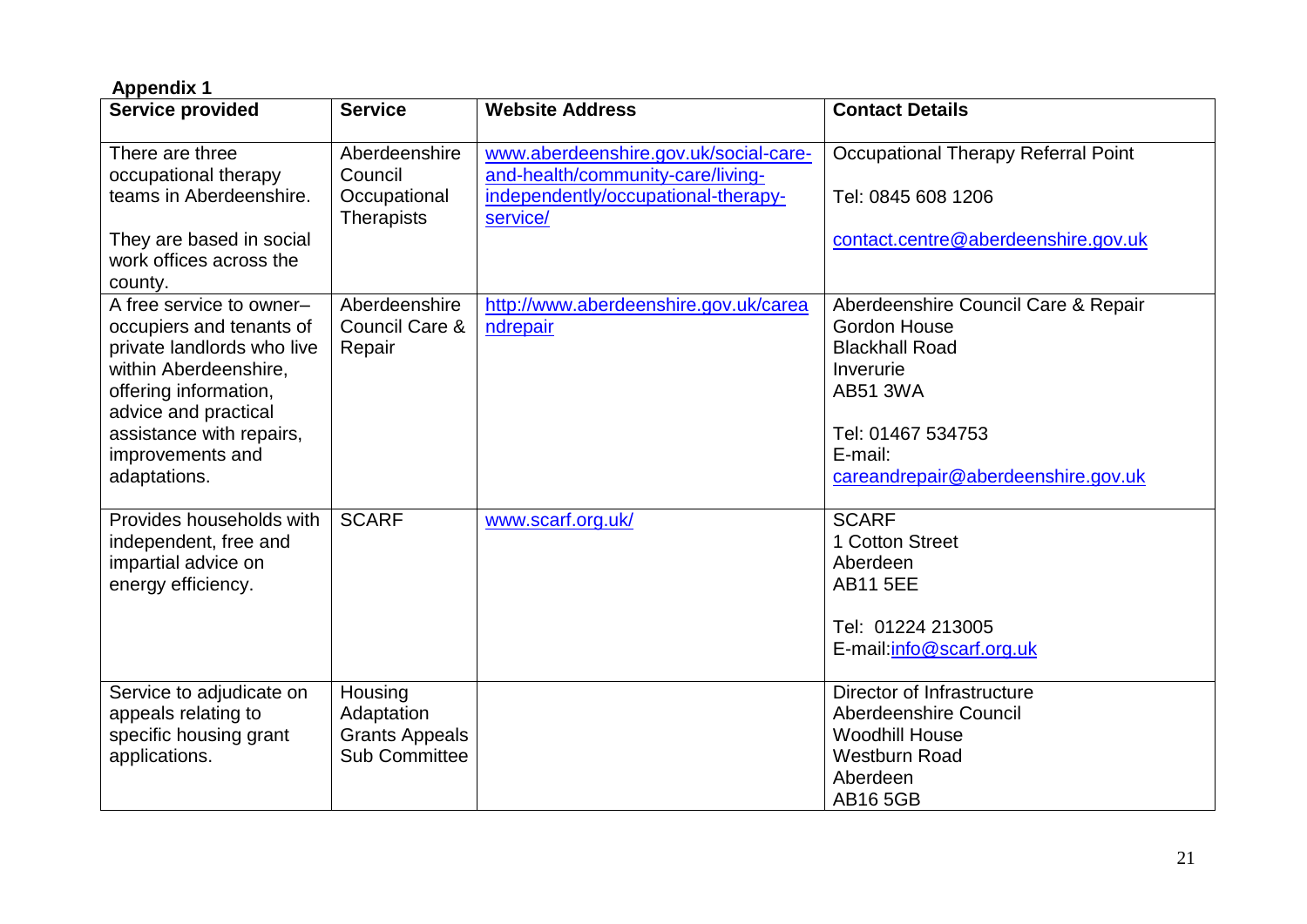| <b>Processing Disabled</b><br><b>Adaptation Grants.</b>                      | Aberdeenshire<br>Council.<br><b>Private Sector</b><br>Housing                          | www.aberdeenshire.gov.uk/housing/priv<br>ate-housing/                                                                      | <b>Aberdeenshire Council</b><br><b>Private Sector Housing</b><br><b>Gordon House</b><br><b>Blackhall Road</b><br>Inverurie<br><b>AB51 3WA</b><br>Tel: 01467 534753<br>E-mail:<br>private.housing@aberdeenshire.gov.uk  |
|------------------------------------------------------------------------------|----------------------------------------------------------------------------------------|----------------------------------------------------------------------------------------------------------------------------|------------------------------------------------------------------------------------------------------------------------------------------------------------------------------------------------------------------------|
| General advice on<br>repairing and maintaining<br>your home                  | Aberdeenshire<br>Council.<br><b>Private Sector</b><br>Housing                          | www.aberdeenshire.gov.uk/housing/priv<br>ate-housing/                                                                      | Aberdeenshire Council<br><b>Private Housing Team</b><br><b>Gordon House</b><br><b>Blackhall Road</b><br>Inverurie<br><b>AB51 3WA</b><br>Tel: 01467 628491 or 628492<br>E-mail:<br>private.housing@aberdeenshire.gov.uk |
| General advice<br>on house condition,<br>enforcement and<br>responsibilities | Aberdeenshire<br>Council.<br>Infrastructure<br>Services.<br>(Environmental<br>Health.) | www.aberdeenshire.gov.uk/council-<br>and-democracy/about-us/service-<br>structure/planning-and-environmental-<br>services/ | Aberdeenshire Council<br><b>Environmental Health</b><br><b>Gordon House</b><br><b>Blackhall road</b><br>Inverurie<br><b>AB51 3WA</b><br>Tel: 01467 539539<br>E-mail:<br>environmental@aberdeenshire.gov.uk             |
| Assessment of private<br>water supplies.                                     | Aberdeenshire<br>Council.<br>Infrastructure<br>Services.<br>(Environmental             | www.aberdeenshire.gov.uk/environmen<br>t/environmental-protection/Private-<br>Water-Supplies/                              | Aberdeenshire Council<br><b>Environmental Health</b><br><b>Gordon House</b><br><b>Blackhall road</b><br>Inverurie                                                                                                      |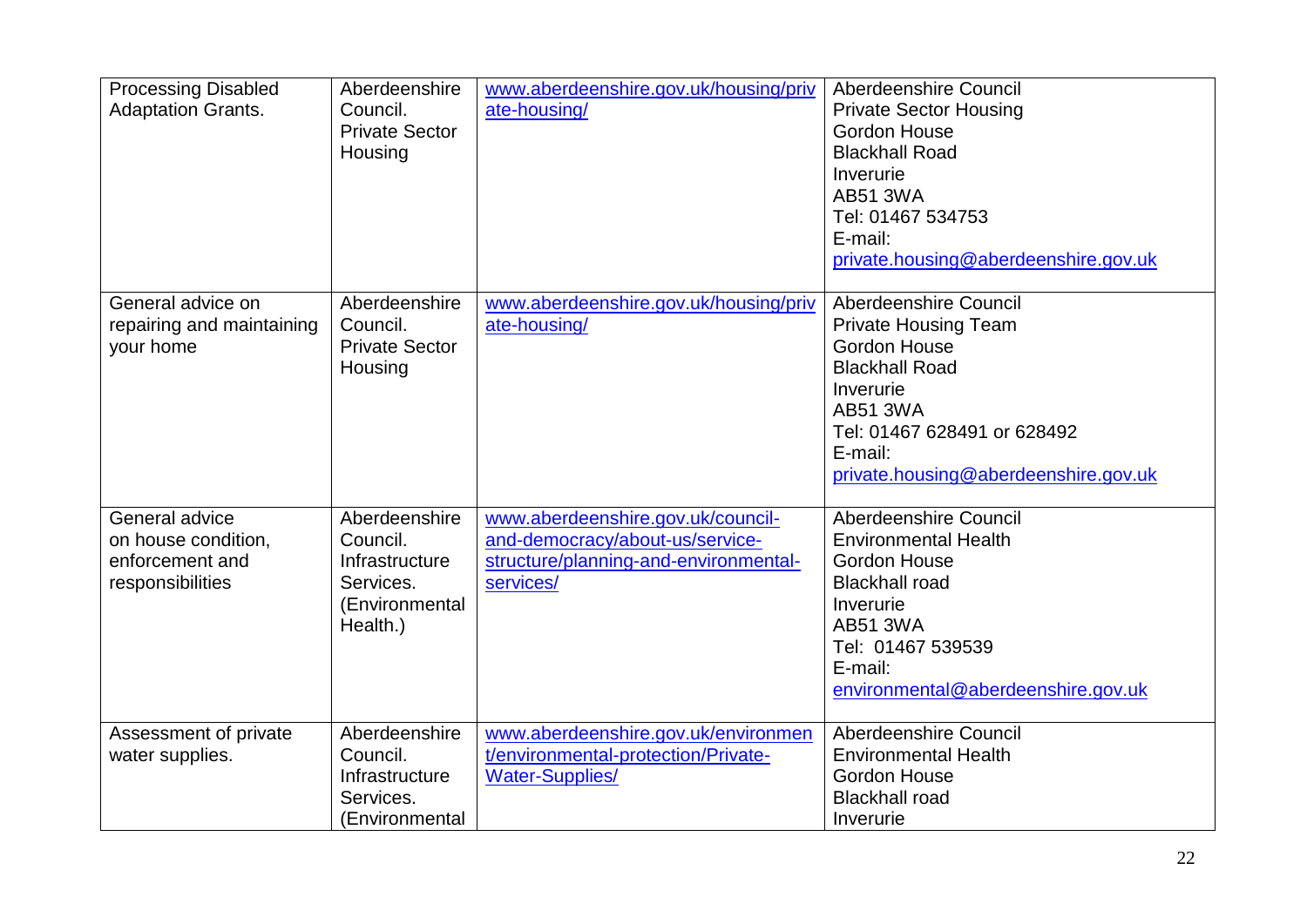|                                                                                                                                   | Health.)                                                                               |                                                                                                 | <b>AB51 3WA</b><br>Tel: 01467 539539<br>E-mail:<br>environmental@aberdeenshire.gov.uk                                                                                                                      |
|-----------------------------------------------------------------------------------------------------------------------------------|----------------------------------------------------------------------------------------|-------------------------------------------------------------------------------------------------|------------------------------------------------------------------------------------------------------------------------------------------------------------------------------------------------------------|
| Deal with housing that<br>does not meet the<br><b>Tolerable Standard</b>                                                          | Aberdeenshire<br>Council.<br>Infrastructure<br>Services.<br>(Environmental<br>Health.) | www.aberdeenshire.gov.uk/planning/bui<br>Iding-standards/dangerous-and-<br>defective-buildings/ | Aberdeenshire Council<br><b>Environmental Health</b><br><b>Gordon House</b><br><b>Blackhall road</b><br>Inverurie<br><b>AB51 3WA</b><br>Tel: 01467 539539<br>E-mail:<br>environmental@aberdeenshire.gov.uk |
| A charitable organisation<br>that offers advice and<br>information to people with<br>disabilities about their<br>housing options. | Houseability                                                                           | http://www.houseability.org.uk/                                                                 | Anne Mair (Development Manager)<br>1 Carters Close<br>Peterhead<br>Aberdeenshire<br>AB42 1UU.<br>Tel - 01779 490908<br>Fax - 01779 491130<br>Email: info@houseability.org.uk                               |
| An agency of the Scottish<br>Government to safeguard<br>the nation's historic<br>environment and<br>enjoyment.                    | <b>Historic</b><br>Scotland                                                            | http://www.historic-scotland.gov.uk/                                                            | <b>Historic Scotland</b><br>Longmore House<br><b>Salisbury Place</b><br>Edinburgh<br>EH9 1SH<br>Tel:0131 668 8600<br>E-mail: hs.website@scotland.gsi.gov.uk                                                |
| "Have your say"<br><b>Aberdeenshire Councils</b>                                                                                  | Aberdeenshire<br>Council                                                               | http://www.aberdeenshire.gov.uk/havey<br>oursay/                                                | E-mail using the on-line form<br>http://www.aberdeenshire.gov.uk/haveyoursa<br>y/3c form.aspx                                                                                                              |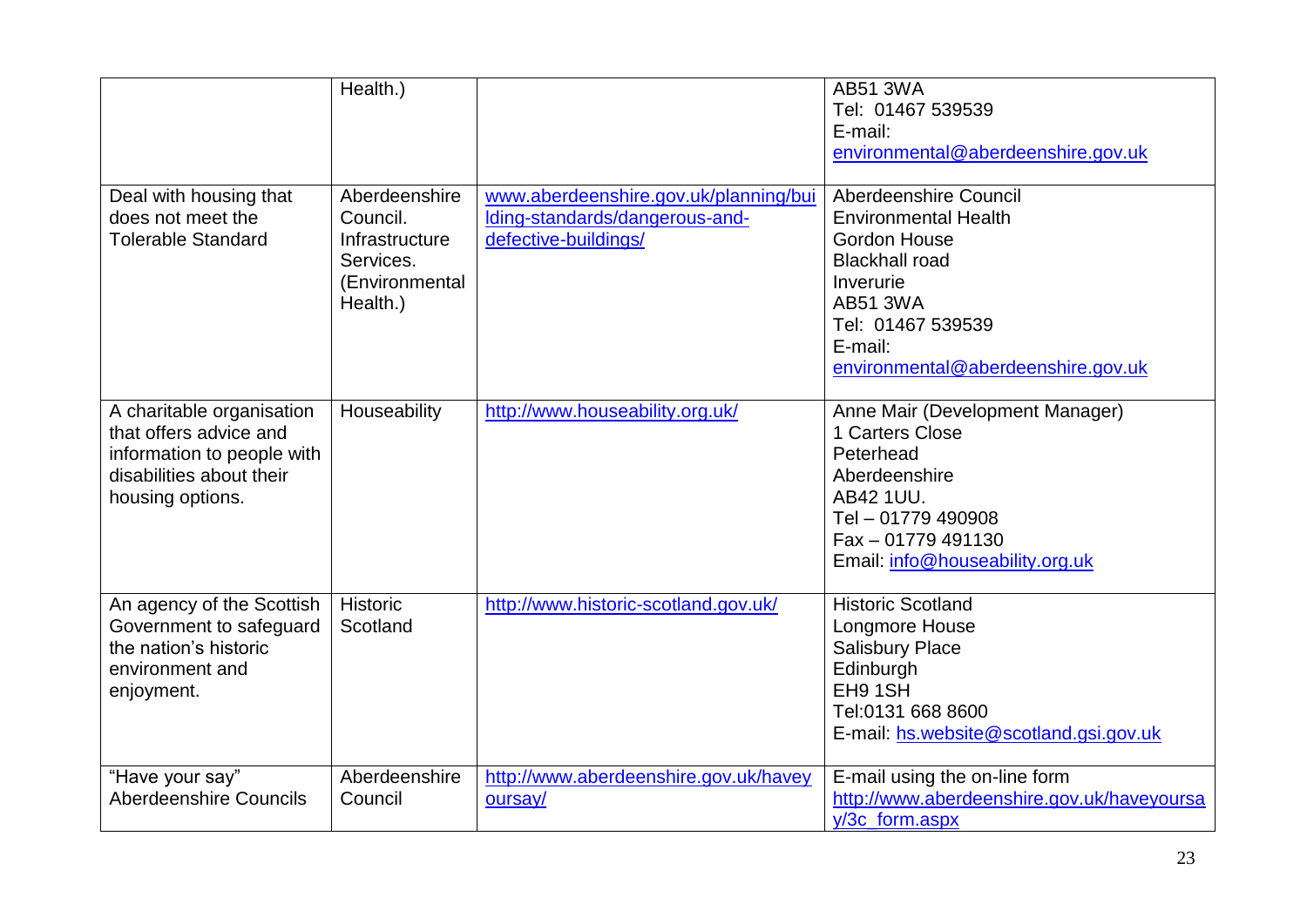| Compliment comment or<br>Complaint procedure                                                                                                           |                             |                                    |                                                                                                                                                                                                       |
|--------------------------------------------------------------------------------------------------------------------------------------------------------|-----------------------------|------------------------------------|-------------------------------------------------------------------------------------------------------------------------------------------------------------------------------------------------------|
| A charity providing<br>information, advice and<br>other support to disabled<br>people to improve access<br>to housing in the owner<br>occupied sector. | Ownership<br><b>Options</b> | www.housingoptionsscotland.org.uk/ | <b>Housing Options Scotland</b><br>The Melting Pot<br>5 Rose Street<br>Edinburgh<br>EH <sub>2</sub> 2PR<br>Tel: 0131 247 1400<br>E-mail:<br>www.housingoptionsscotland.org.uk/contact/                |
| A Charity providing<br>advice on all aspects of<br>Housing                                                                                             | <b>Shelter</b><br>Scotland  | http://scotland.shelter.org.uk/    | <b>Shelter Scotland</b><br>4 <sup>th</sup> floor, Scotiabank House<br>6 South Charlotte Street<br>Edinburgh<br>EH <sub>2</sub> 4AW<br>Help and advice line: 0808 8004444<br>Email info@shelter.org.uk |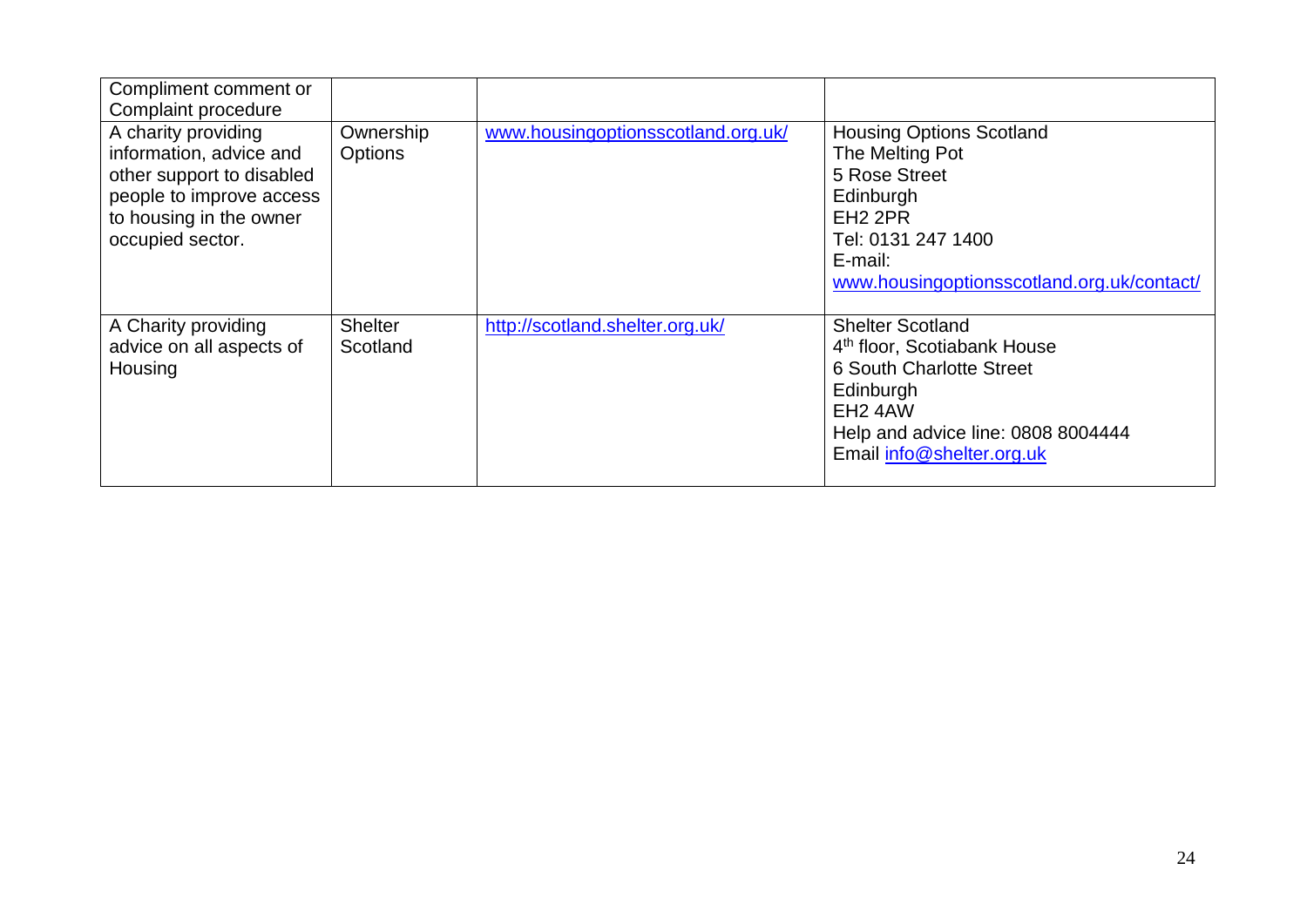<span id="page-24-0"></span>Appendix 2



The six administrative areas of Aberdeenshire Council are:

Banff & Buchan Buchan Formartine Garioch **Marr** Kincardine & Mearns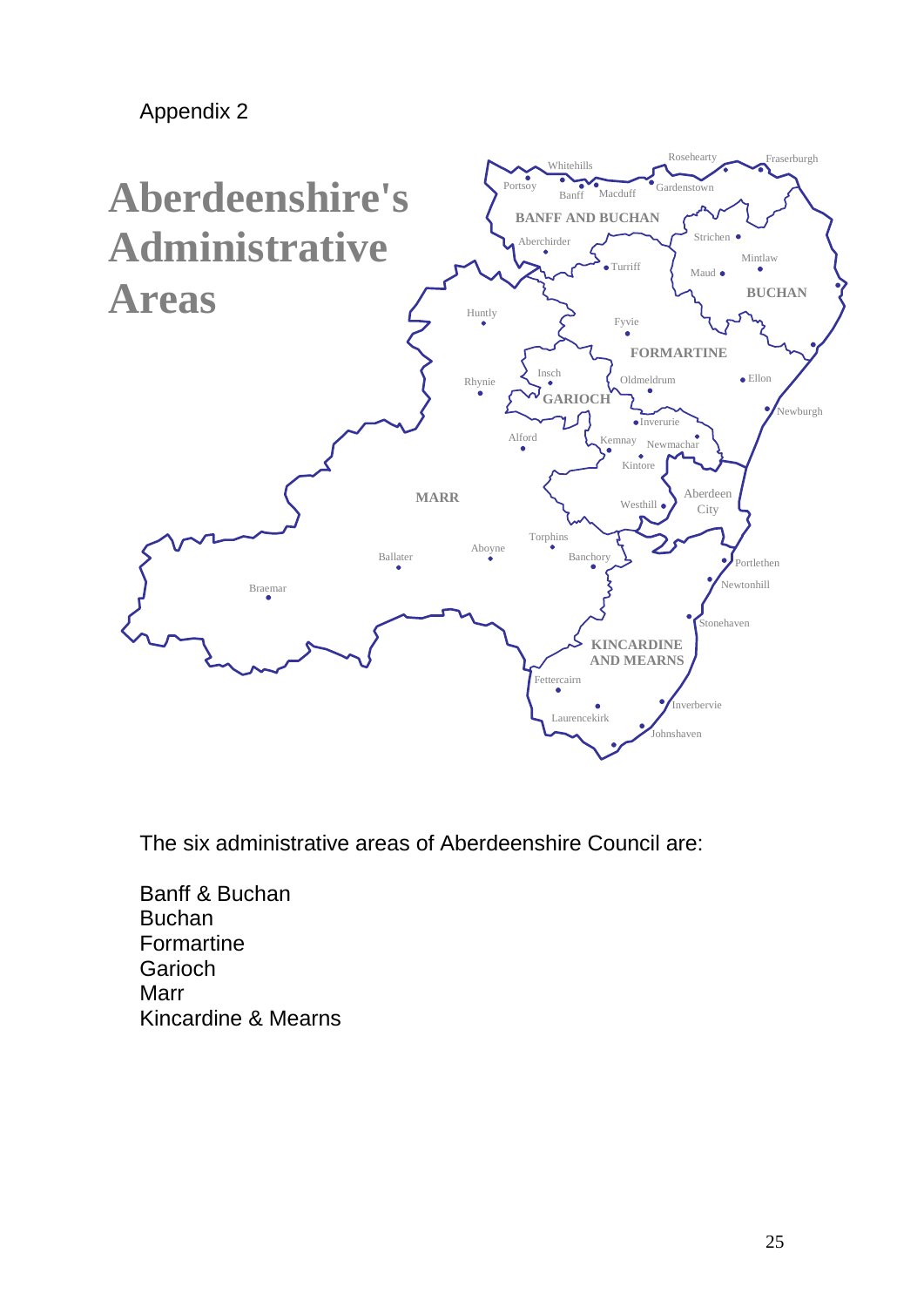# <span id="page-25-0"></span>**Appendix 3 - Glossary of Terms Used**

| <b>Term</b>                                  | <b>Definition</b>                                                                                                                                                                                                                                                                                                                          |
|----------------------------------------------|--------------------------------------------------------------------------------------------------------------------------------------------------------------------------------------------------------------------------------------------------------------------------------------------------------------------------------------------|
| Adaptations                                  | Alterations to homes of homeowners or tenants with<br>particular needs or disabilities, which allow them to<br>remain in their existing accommodation.                                                                                                                                                                                     |
| <b>Below Tolerable</b><br>Standard (BTS)     | This is a technical definition contained in housing law and<br>relates to standard amenities and the structural stability<br>of a building. A building is deemed to be BTS if it does not<br>have certain features. For example, an internal toilet.                                                                                       |
| Common<br><b>Repairs</b>                     | Repairs to the common areas of tenement or multi-storey<br>type property. The cost of which is often shared among<br>the owners.                                                                                                                                                                                                           |
| Housing<br>(Scotland) Act<br>2006            | The Act aims to improve the quality of private housing. It<br>applies to both owner occupied and private rented sector<br>housing.                                                                                                                                                                                                         |
| Scottish<br>House<br><b>Condition Survey</b> | The largest house condition survey carried out in<br>Scotland by the Scottish Government. It is the only<br>national survey to consider the physical condition of<br>homes as well as the experiences of householders.                                                                                                                     |
| Scottish Housing<br><b>Quality Standard</b>  | This was introduced by the Scottish Government. It<br>defines<br>what constitutes acceptable good<br>quality<br>housing. Local authorities have until 2015 to meet the<br>standard.                                                                                                                                                        |
| Standard<br>Amenity                          | A standard amenity is a sink with satisfactory supply of<br>hot and cold water, a water closet for exclusive use of the<br>occupant within the house which is suitably located and a<br>fixed bath or a shower, each with a satisfactory supply of<br>both hot and cold water within the house which is suitably<br>located.               |
| <b>Tenements</b><br>(Scotland) Act<br>2004   | The Act aims to ensure that communal parts of a building<br>are kept in good repair. It sets up a decision making<br>structure that should make it easier to carry out repairs<br>and maintenance and deal with disagreements between<br>owners. It means that the repairs may be carried out with<br>the majority of owners in agreement. |